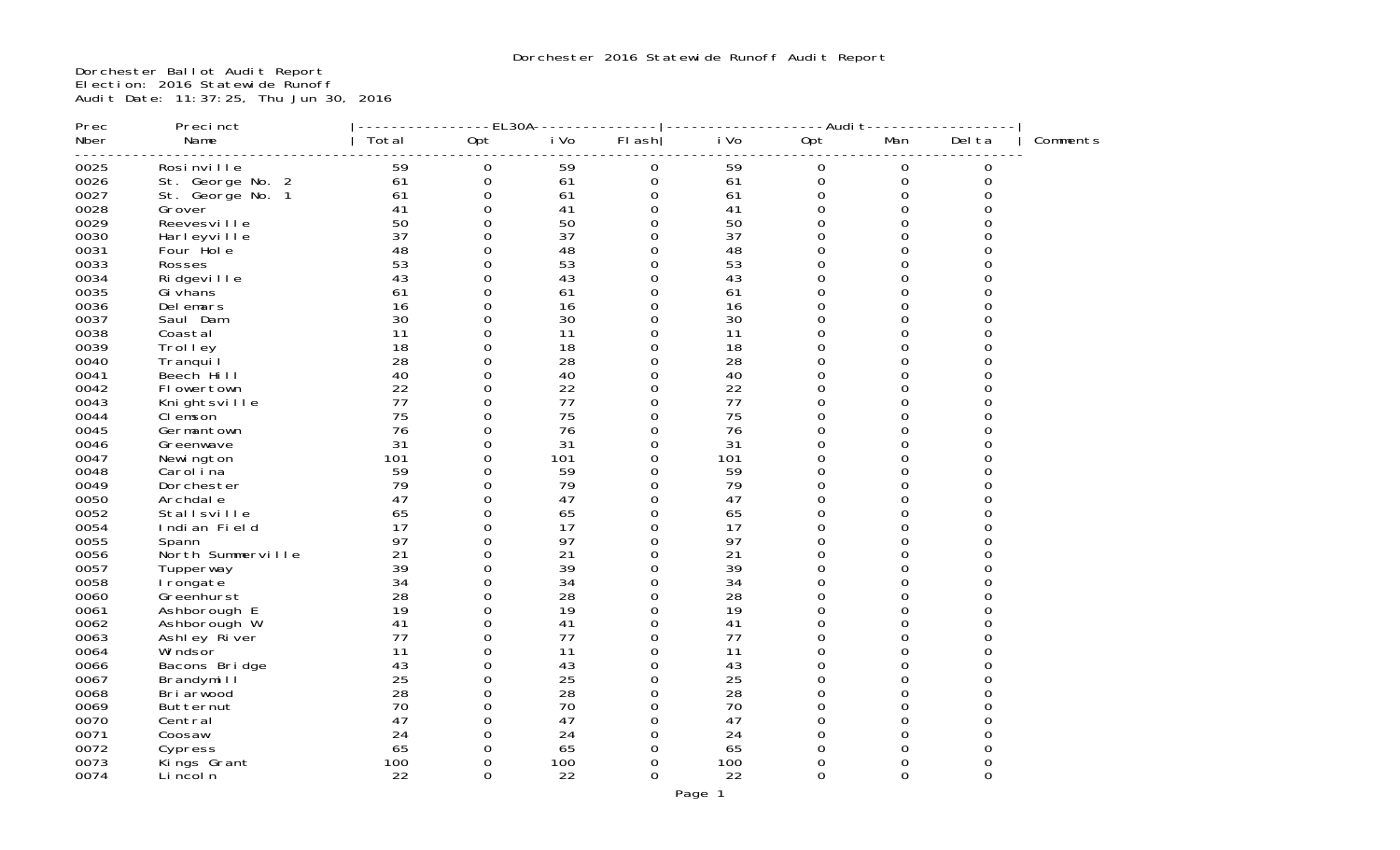|                  |                          |          |          |                | Dorchester 2016 Statewide Runoff Audit Report |                |          |                |          |
|------------------|--------------------------|----------|----------|----------------|-----------------------------------------------|----------------|----------|----------------|----------|
| 0075             | Miles/Jamison            | 43       | 0        | 43             | 0                                             | 43             |          | 0              | 0        |
| 0076             | Oakbrook                 | 24       | 0        | 24             | 0                                             | 24             | 0        | 0              | 0        |
| 0077             | Patri ot                 | 4        | 0        | 4              | 0                                             | 4              | O        | 0              | $\Omega$ |
| 0078             | Sawmill Branch           | 82       | 0        | 82             | 0                                             | 82             | 0        | 0              | 0        |
| 0079             | Coastal 2                | 36       | 0        | 36             | O                                             | 36             | 0        | 0              | 0        |
| 0080             | Coastal 3                | 8        | 0        | 8              | ი                                             | 8              | $\Omega$ | O              | 0        |
| 0081             | Archdale 2               | 64       | 0        | 64             | 0                                             | 64             | 0        | 0              | 0        |
| 0082             | Ashborough E 2           | 80       | 0        | 80             | 0                                             | 80             | 0        | 0              | 0        |
| 0083             | Ashborough W 2           | 92       | 0        | 92             | 0                                             | 92             | 0        | 0              | 0        |
| 0084             | Beech Hill<br>-2         | 54       | 0        | 54             | 0                                             | 54             | $\Omega$ | 0              | 0        |
| 0085             | Brandymill 2             | 40       | 0        | 40             | 0                                             | 40             | 0        | 0              | 0        |
| 0086             | Briarwood 2              | 46       | 0        | 46             | 0                                             | 46             | 0        | 0              | 0        |
| 0087             | Briarwood 3              | 37       | 0        | 37             | 0                                             | 37             | 0        | 0              | 0        |
| 0088             | Central 2                | 51       | 0        | 51             | 0                                             | 51             | 0        | 0              | 0        |
| 0089             | Clemson 2                | 56       | 0        | 56             | 0                                             | 56             | 0        | 0              | $\Omega$ |
| 0090             | Clemson 3                | 23       | 0        | 23             | 0                                             | 23             | $\Omega$ | 0              | 0        |
| 0091             | Coosaw <sub>2</sub>      | 15       | 0        | 15             | 0                                             | 15             | $\Omega$ | 0              | 0        |
| 0092             | Dorchester 2             | 125      | 0        | 125            | 0                                             | 125            | 0        | 0              | 0        |
| 0093             | Flowertown 2             | 48       | 0        | 48             | 0                                             | 48             | 0        | 0              | 0        |
| 0094             | Gi vhans 2               | 43       | 0        | 43             | 0                                             | 43             | 0        | 0              | 0        |
| 0095             | Indian Field 2           | 59       | 0        | 59             | 0                                             | 59             | 0        | 0              | 0        |
| 0096             | I rongate 2              | 17       | $\Omega$ | 17             | 0                                             | 17             | $\Omega$ | 0              | 0        |
| 0097             | I rongate 3              | 28       | $\Omega$ | 28             | O                                             | 28             | $\Omega$ | 0              | 0        |
| 0098             | Kings Grant 2            | 121      | 0        | 121            | 0                                             | 121            | 0        | 0              | 0        |
| 0099             | Newington 2              | 52       | 0        | 52             | 0                                             | 52             | 0        | 0              | 0        |
| 0100             | North Summerville 2      | 27       | 0        | 27             | 0                                             | 27             | 0        | 0              | 0        |
| 0101             | Ridgeville 2             | 35       | 0        | 35             | 0                                             | 35             | 0        | 0              | 0        |
| 0102             | Tranquil <sub>2</sub>    | 22       | $\Omega$ | 22             | 0                                             | 22             | $\Omega$ | 0              | $\Omega$ |
| 0103             | Tupperway 2              | 26       | $\Omega$ | 26             | 0                                             | 26             | $\Omega$ | 0              | 0        |
| 0104             | Tranquil <sup>3</sup>    | 17       | 0        | 17             | O                                             | 17             | 0        | 0              | 0        |
| 0105             | Bacons Bridge 2          | 22       | 0        | 22             | 0                                             | 22             | 0        | 0              | 0        |
| 0106             | Coosaw 3                 | 23       | 0        | 23             | 0                                             | 23             | 0        | 0              | 0        |
| 0107             | Cypress 2                | 38       | 0        | 38             | 0                                             | 38             | 0        | 0              | 0        |
| 0108             | Flowertown 3             | 33       | 0        | 33             | 0                                             | 33             | $\Omega$ | 0              | 0        |
| 0109             | Oakbrook 2               | 2        | 0        | $\overline{c}$ | 0                                             | $\overline{2}$ | $\Omega$ | 0              | 0        |
| 0110             | Windsor 2                | 6        | 0        | 6              | 0                                             | 6              | 0        | 0              | 0        |
| Precincts Total: |                          | 3596     | 0        | 3596           | $\Omega$                                      | 3596           | 0        | $\Omega$       | 0        |
| 0750             | Absentee                 | 375      | 324      | 51             | 0                                             | 51             | 324      | 0              | 0        |
| 0800             | Emergency                | 0        | 0        | 0              | 0                                             | 0              | 0        | 0              | 0        |
| 0850             | Fai I safe               |          | $\Omega$ |                | 0                                             |                | 0        | 0              | 0        |
| 0900             | Provi si onal            | 18       | 18       | 0              | $\Omega$                                      | 0              | 18       | 0              | 0        |
| 0950             | Fai I safe/Provi si onal | $\Omega$ | 0        | 0              | 0                                             | 0              | 0        | 0              | 0        |
|                  | Virtual Precincts Total: | 394      | 342      | 52             | O                                             | 52             | 342      | 0              | 0        |
| Grand Total:     |                          | 3990     | 342      | 3648           | $\Omega$                                      | 3648           | 342      | $\overline{0}$ | $\Omega$ |
|                  |                          |          |          |                |                                               |                |          |                |          |

NOTE: Any manual entries shown on this report are supported by the Manual Entry log (EL68).

Auditor's Comments:

Total number of iVotronic ballots cast containg no votes: 3

The following precincts have no ballots cast in them: Emergency, Failsafe/Provisional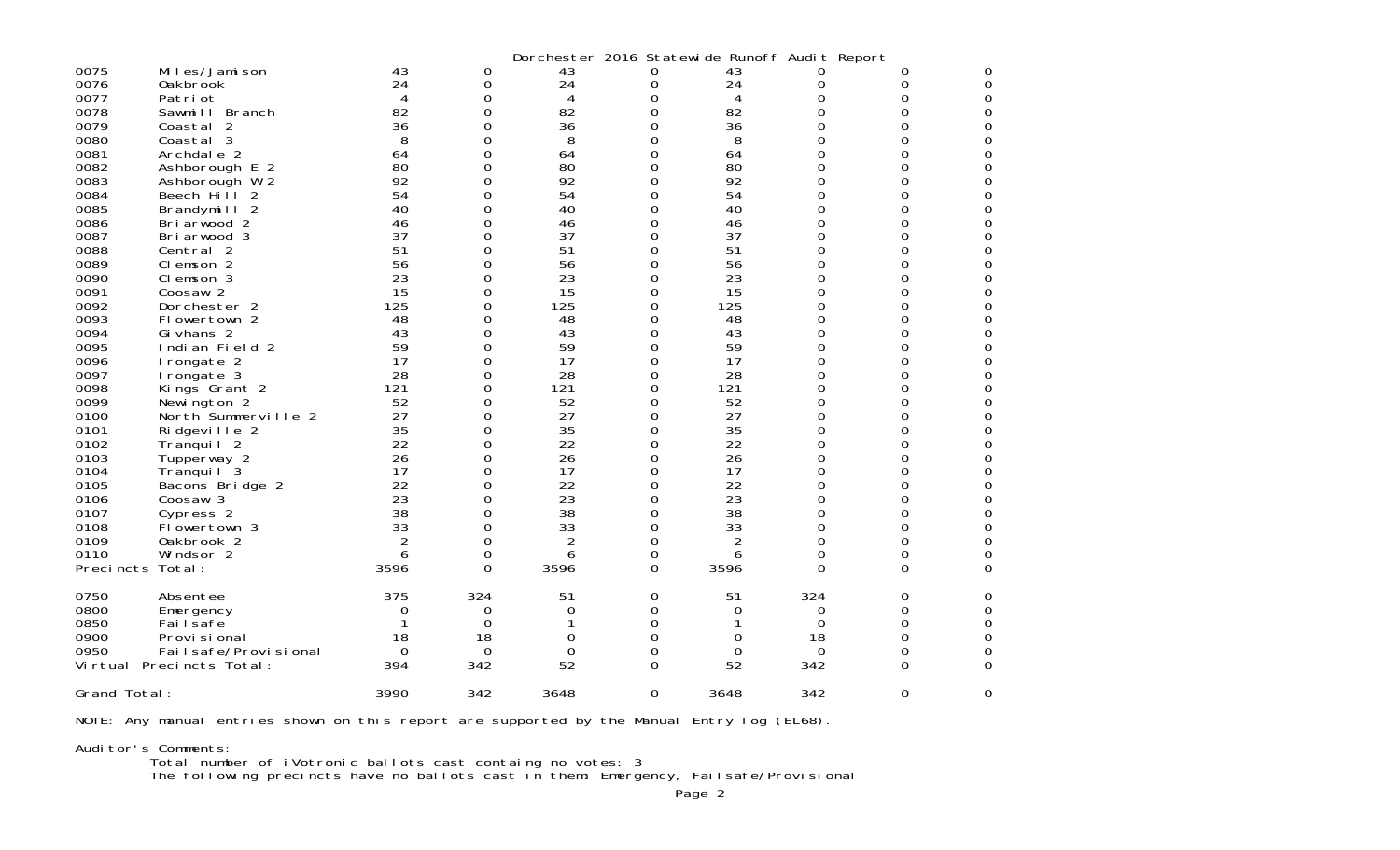This audit is complete and has no exceptions.

EL30A iVo to EL155 to EL152 Cross Check and Cancelled Ballots.

| EL30A Ivo Ballots        | EL155 Ballots   EL152 Ballots                                                                                          |      |                                                                                                 |
|--------------------------|------------------------------------------------------------------------------------------------------------------------|------|-------------------------------------------------------------------------------------------------|
| 3648<br>Delta from EL30A | 3648<br>Delta from EL155                                                                                               | 3648 |                                                                                                 |
|                          | Cast By Voter<br>Cast By Poll Wkr<br>Blank Cast by PW                                                                  | 3646 |                                                                                                 |
|                          | Cancelled Ballots                                                                                                      | 21   |                                                                                                 |
|                          | Wrong Ballot<br>Voter Left AB<br>Voter Left BB<br>Voter Request<br>Printer Problem<br>Terminal Problem<br>Other Reason | 11   | (AB = After ballot selected by poll worker.)<br>$(BB = Before ballot selected by poll worker.)$ |

Number of audio (ADA) events in this election: 0

Note: The following machines(s) have audit records but no ballots were cast on them: 5103083, 5119008, 5119850, 5129262, 5129727, 5131322, 5132666, 5133221, 5134821, 5136576, 5138297

Because they do not have ballots cast, they cannot be matched to a precinct. This is not

an issue as long as the EL30A Ivo Ballots, the EL155 Ballots and the EL152 Ballots match

in the table immdiately above.

How to read this report.

This is the ballot level report. It compares the number of ballots cast in the tabulation report, the EL30A with the number of ballots cast in the audit data.

The values read from the EL30A report are reported in four categories; Total, Optical (Opt), iVotronic (iVo) and Flash. None of these values on each line are calculated but parsed from the actual report. The total lines are the calculated sums of the individual precince line values.

The Opt totals are the total number of ballots cast on paper ballots that were scanned into the optical<br>scanner and transferred to the tabulation computer via memory stick or ZipDisk (depending on the type of device, M100 or M650 used to scan the ballots.) Optical totals should exist only in some but not all of the Virtual Precincts at the bottom of the table.

The iVo totals are the results gathered from the PEBs (Personal Electronic Ballot) which are used to open and close an iVotronic voting machine and, after the polls have closed, gather the ballots cast for transmission to the tabulation system.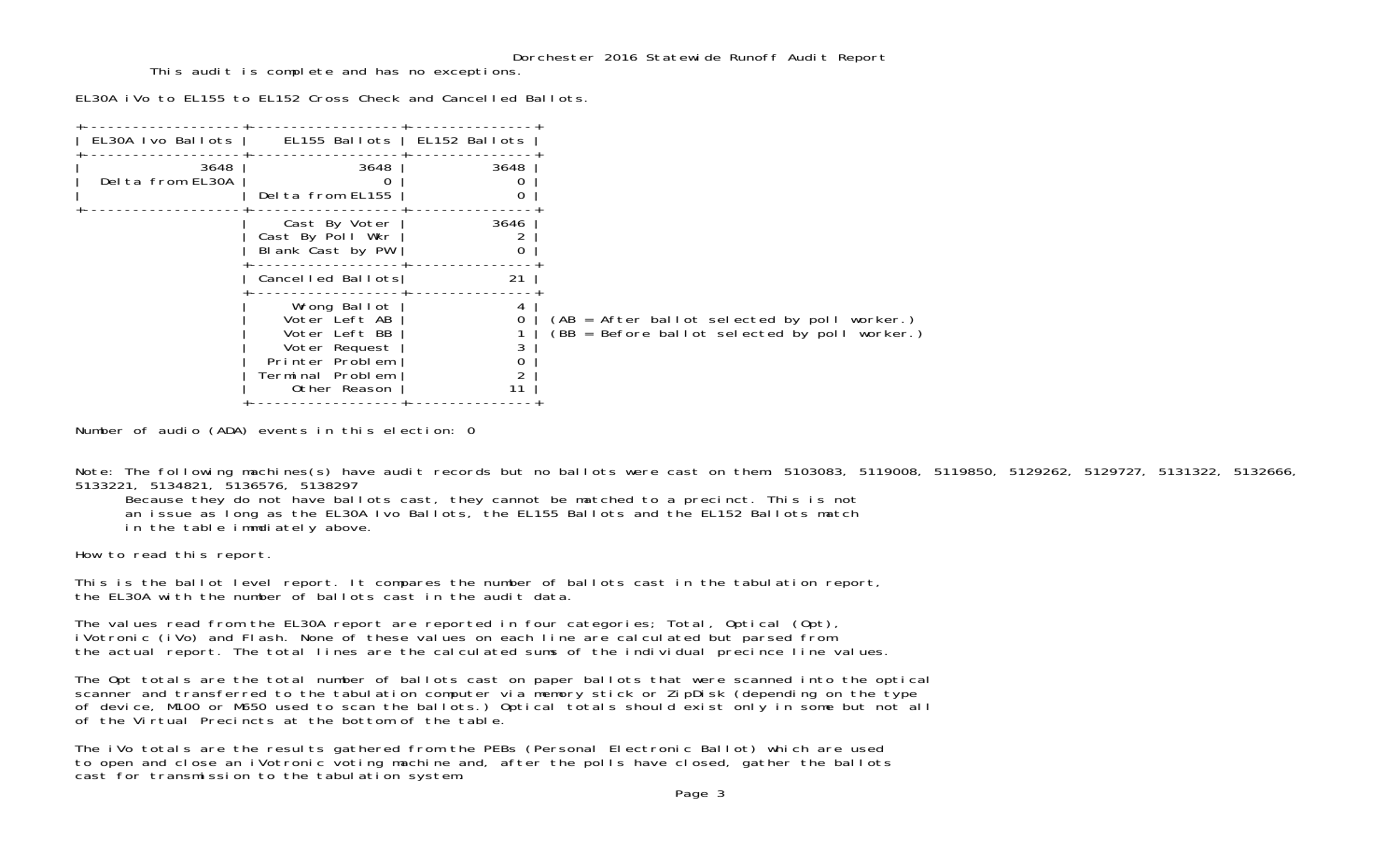The Flash totals are the totals that are read from the flash cards in the rare event that the ballotscannot be copied from the machine to the PEB or from the PEB to the tabulating machine.

The values on the Audit side come from the iVotronic audit data that is read from the flash cards as part of the audit process. That process combines the individual machine data into two master audit files, the EL155 Vote image log and the EL152 iVotronic event log. The EL155 contains a record of all the votes cast on a ballot. The vote images indicate the machine 0counting the number of asterisks in a precint we get the number of ballots cast in that precinct. That number should always match the number in the iVo column on the EL30A side of the report.

Optical ballots do not have electonically readable audit files. So if the audit data iVotronic total does not match the EL30A Total value, the auditor is prompted to read the paper report from the optical scanner and enter the total ballots cast into the auditing program.

If the sum of the audit iVotronic and Optical ballots cast still do not match the EL30A total value, then the audit software reads the EL68 Manual Entry log for any changes made in that precinct to either the iVo or Opt totals by the CEC staff. It displays any manual entries to the auditor for inclusion into the totals. If accepted by the auditor these entries are automatically added to the Man column from the Manual Entry log.

Finally, the audit software calculates the Delta value which should be zero unless the sum of the iVo, the Opt and the Man do not match the EL30A Total column. If the Delta is greater than zero then audit data is missing. A comment will be placed on that line in the report indicating missing audit data. If the Delta value is less than zero then there are more ballots in the audit data than there are in the tabulated data and a comment will be placed on that line in the report.

Wherever possible, the audit system will attempt to indicate where the difference is by displaying the iVotronic machine numbers and the number of ballots cast on that machine that exist in the audit data. In the case of missing tabulated data, it might be possible to identify a machine that has the same number of ballots cast as the delta value and that number and ballot count will be highlited with  $a <$  sign. If there is a non zero Delta value there will be an entry by the auditor explaining the variance.

Finally, there is a EL30A iVo to EL155 to EL152 Cross Check and Cancelled Ballots table in the report This table should indicate that the nubmer ballots cast in the EL30A match the numbers in the EL155 and the EL152 report. Then there are some statistics pulled from the EL152 repor that indicate how many ballots were cast by the voter and the number cast by the poll worker. Lastly the number of ballots that were cancelled and the reason they were cancelled. It should be noted that the reason cancelled is chosen from a pull down menu presented to the poll worker when a ballot is cancelled, there is no way to validate the poll worker's choice.

----------------------------------------------------------------------------------------------------------------------------------------------------Dorchester Vote Level Audit Report Election: 2016 Statewide Runoff Audit Date: 11:38:20, Thu Jun 30, 2016 Precinct Number / Name |--------------------EL30A----------------|-----Audit-------| Office Candidate Party | Total Optical iVo Flash | iVo Delta| Comments --------------------------------------------------------------------------------------------------------------------------------------|

0025 Rosinville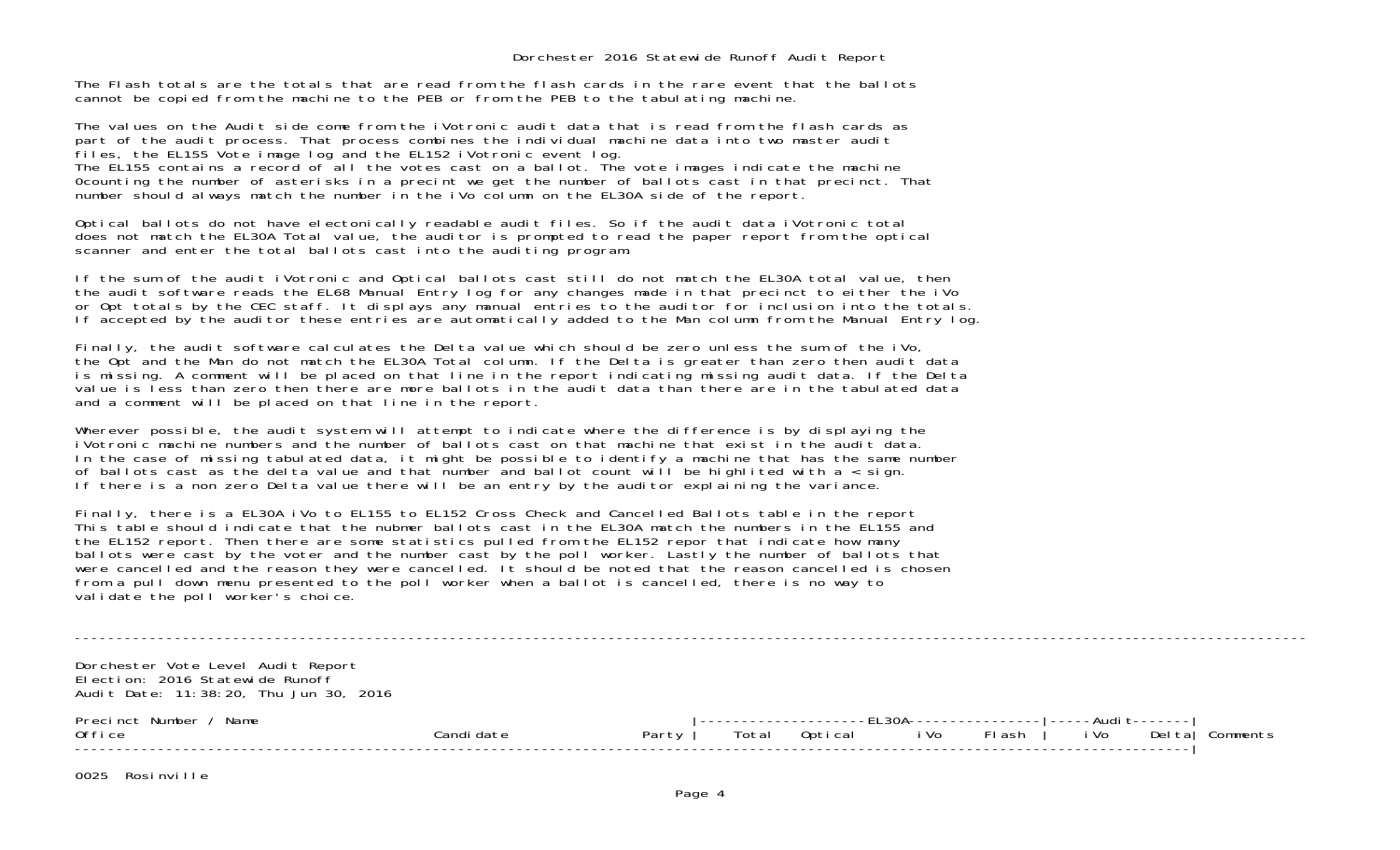|                                                                                                |                                                            | Dorchester 2016 Statewide Runoff Audit Report |                            |                      |                                      |                      |                                                |
|------------------------------------------------------------------------------------------------|------------------------------------------------------------|-----------------------------------------------|----------------------------|----------------------|--------------------------------------|----------------------|------------------------------------------------|
| Coroner<br>Coroner                                                                             | Paul Brouthers<br>Mike Giglio                              | 37<br>21                                      | 0                          | 37<br>21             | 0<br>$\overline{0}$                  | 37<br>21             | $_{\rm 0}^{\rm 0}$                             |
| 0026 St. George No. 2<br>Coroner<br>Coroner                                                    | Paul Brouthers<br>Mike Giglio                              | 35<br>26                                      | 0<br>$\mathbf 0$           | 35<br>26             | 0<br>0                               | $\frac{35}{26}$      | $_{\rm 0}^{\rm 0}$                             |
| 0027 St. George No. 1<br>Coroner<br>Coroner                                                    | Paul Brouthers<br>Mike Giglio                              | 48<br>12                                      | 0<br>$\mathsf{O}\xspace$   | 48<br>12             | 0<br>0                               | 48<br>12             | $\begin{smallmatrix}0\\0\end{smallmatrix}$     |
| 0028 Grover<br>Coroner<br>Coroner                                                              | Paul Brouthers<br>Mike Giglio                              | 31<br>10                                      | $\mathbf 0$<br>$\mathbf 0$ | 31<br>10             | 0<br>0                               | 31<br>10             | $\begin{smallmatrix}0\\0\end{smallmatrix}$     |
| 0029 Reevesville<br>Coroner<br>Coroner                                                         | Paul Brouthers<br>Mike Giglio                              | 33<br>17                                      | 0<br>$\mathbf 0$           | 33<br>17             | 0<br>$\mathbf 0$                     | 33<br>17             | $\begin{smallmatrix}0\\0\end{smallmatrix}$     |
| 0030 Harleyville<br>Coroner<br>Coroner                                                         | Paul Brouthers<br>Mike Giglio                              | 23<br>14                                      | 0<br>$\mathbf 0$           | 23<br>14             | 0<br>0                               | 23<br>14             | $\mathbf 0$<br>$\mathsf O$                     |
| 0031 Four Hole<br>Coroner<br>Coroner                                                           | Paul Brouthers<br>Mike Giglio                              | 40<br>8                                       | $\mathbf 0$<br>$\mathbf 0$ | 40<br>8              | $\boldsymbol{0}$<br>0                | 40<br>8              | $_{\rm 0}^{\rm 0}$                             |
| 0033 Rosses<br>Coroner<br>Coroner                                                              | Paul Brouthers<br>Mike Giglio                              | 37<br>16                                      | 0<br>$\mathbf 0$           | 37<br>16             | 0<br>$\mathbf 0$                     | 37<br>16             | $\mathbf 0$<br>$\mathsf{O}\xspace$             |
| 0034 Ridgeville<br>Coroner<br>Coroner                                                          | Paul Brouthers<br>Mike Giglio                              | 21<br>22                                      | $\mathbf 0$<br>$\mathbf 0$ | 21<br>22             | 0<br>0                               | 21<br>22             | $\boldsymbol{0}$<br>$\mathbf 0$                |
| 0035 Gi vhans<br>Coroner<br>Coroner                                                            | Paul Brouthers<br>Mike Giglio                              | 11<br>50                                      | 0<br>$\mathbf 0$           | 11<br>50             | 0<br>$\mathbf 0$                     | 11<br>50             | $\begin{matrix} 0 \\ 0 \end{matrix}$           |
| 0036 Delemars<br>Coroner<br>Coroner                                                            | Paul Brouthers<br>Mike Giglio                              | 13<br>3                                       | $_{\rm 0}^{\rm 0}$         | 13<br>3              | $\begin{matrix} 0 \\ 0 \end{matrix}$ | 13<br>3              | $_{\rm 0}^{\rm 0}$                             |
| 0037 Saul Dam<br>State Senator DI STRICT 41<br>State Senator DISTRICT 41<br>Coroner<br>Coroner | Roy Maybank<br>Sandy Senn<br>Paul Brouthers<br>Mike Giglio | 12<br>16<br>10<br>20                          | 0<br>0<br>0<br>0           | 12<br>16<br>10<br>20 | 0<br>0<br>0<br>0                     | 12<br>16<br>10<br>20 | 0<br>$\boldsymbol{0}$<br>$\boldsymbol{0}$<br>0 |
| 0038 Coastal<br>Coroner<br>Coroner                                                             | Paul Brouthers<br>Mike Giglio                              | 9<br>$\overline{2}$                           | 0<br>$\overline{0}$        | 9<br>$\overline{2}$  | 0<br>$\mathsf{O}$                    | 9<br>$\overline{2}$  | 0<br>$\mathsf{O}\xspace$                       |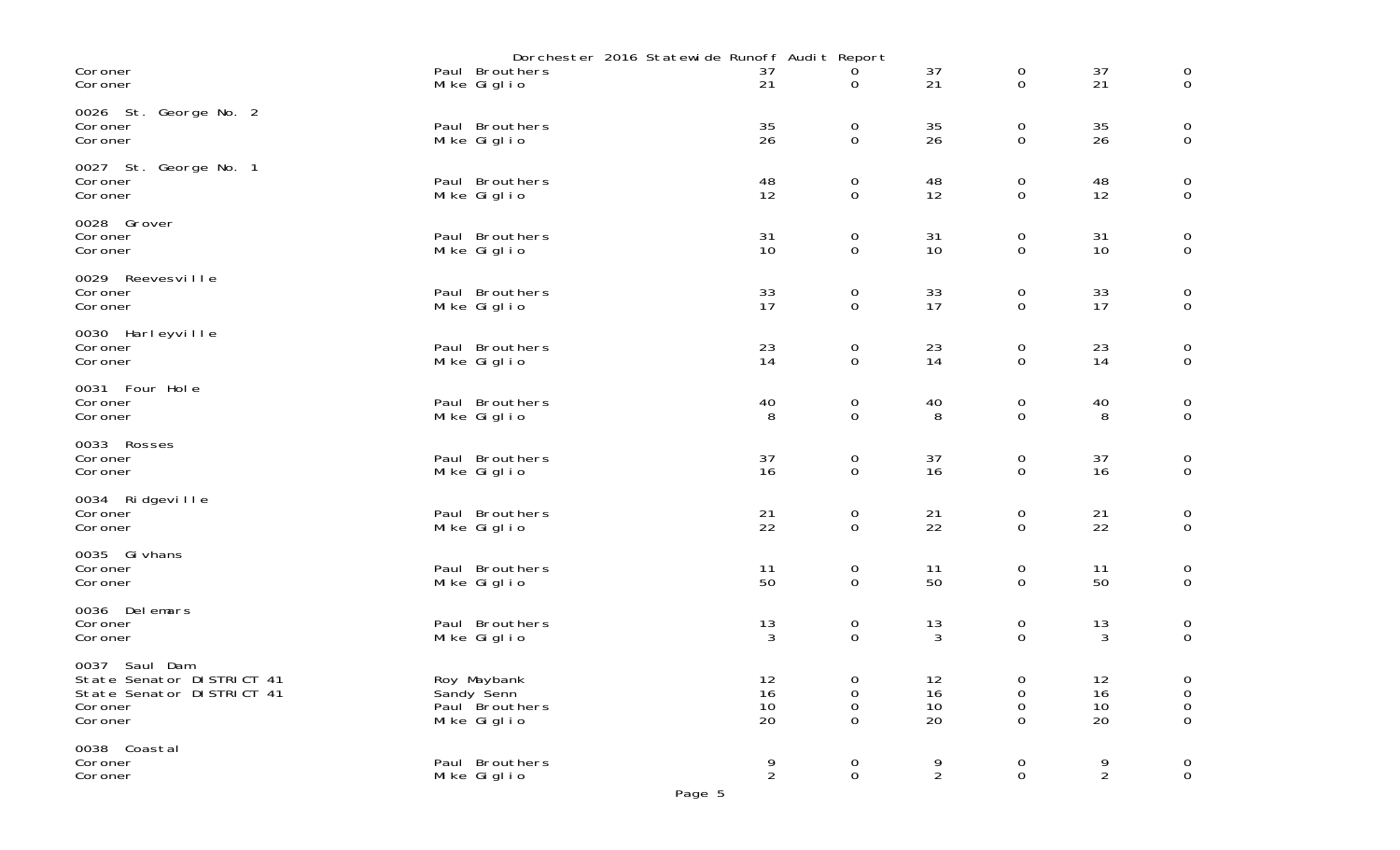## Dorchester 2016 Statewide Runoff Audit Report

| 0039 Trolley<br>Coroner<br>Coroner                                                              | Paul Brouthers<br>Mike Giglio                              | $\overline{7}$<br>11 | $\mathbf 0$<br>$\mathbf 0$         | $\overline{7}$<br>11 | $\mathbf 0$<br>$\mathbf 0$         | 7<br>11               | $\mathbf 0$<br>$\mathbf 0$                     |
|-------------------------------------------------------------------------------------------------|------------------------------------------------------------|----------------------|------------------------------------|----------------------|------------------------------------|-----------------------|------------------------------------------------|
| 0040 Tranquil<br>Coroner<br>Coroner                                                             | Paul Brouthers<br>Mike Giglio                              | 15<br>13             | $\mathbf 0$<br>$\mathbf 0$         | 15<br>13             | $\mathbf 0$<br>$\mathbf 0$         | 15<br>13              | $\mathbf 0$<br>$\mathbf 0$                     |
| 0041 Beech Hill<br>Coroner<br>Coroner                                                           | Paul Brouthers<br>Mike Giglio                              | 23<br>17             | $\mathbf 0$<br>$\mathbf 0$         | 23<br>17             | $\mathbf 0$<br>$\mathbf 0$         | 23<br>17              | $\overline{0}$<br>$\overline{0}$               |
| 0042 Flowertown<br>Coroner<br>Coroner                                                           | Paul Brouthers<br>Mike Giglio                              | 9<br>13              | 0<br>0                             | 9<br>13              | $\mathbf 0$<br>0                   | 9<br>13               | $\overline{0}$<br>$\mathbf 0$                  |
| 0043 Knightsville<br>Coroner<br>Coroner                                                         | Paul Brouthers<br>Mike Giglio                              | 39<br>38             | $\mathbf 0$<br>$\mathsf{O}\xspace$ | 39<br>38             | $\mathbf 0$<br>$\mathsf{O}\xspace$ | $\frac{39}{38}$       | $\begin{smallmatrix} 0\\0 \end{smallmatrix}$   |
| 0044 Clemson<br>Coroner<br>Coroner                                                              | Paul Brouthers<br>Mike Giglio                              | 42<br>33             | $\mathbf 0$<br>$\mathbf 0$         | 42<br>33             | 0<br>$\mathbf 0$                   | 42<br>33              | $\mathbf 0$<br>$\mathbf 0$                     |
| 0045 Germantown<br>Coroner<br>Coroner                                                           | Paul Brouthers<br>Mike Giglio                              | 53<br>23             | $\mathbf 0$<br>$\mathbf 0$         | 53<br>23             | $\mathbf 0$<br>$\mathbf 0$         | 53<br>$\overline{23}$ | $\mathbf 0$<br>$\overline{O}$                  |
| 0046 Greenwave<br>Coroner<br>Coroner                                                            | Paul Brouthers<br>Mike Giglio                              | 18<br>13             | $\mathbf 0$<br>$\mathbf 0$         | 18<br>13             | $\mathbf 0$<br>$\mathbf 0$         | 18<br>13              | $\rm _0^0$                                     |
| 0047 Newington<br>Coroner<br>Coroner                                                            | Paul Brouthers<br>Mike Giglio                              | 52<br>49             | $\boldsymbol{0}$<br>$\overline{0}$ | 52<br>49             | 0<br>$\Omega$                      | 52<br>49              | $_{0}^{0}$                                     |
| 0048 Carolina<br>Coroner<br>Coroner                                                             | Paul Brouthers<br>Mike Giglio                              | 39<br>20             | $\mathsf{O}\xspace$<br>$\mathbf 0$ | 39<br>20             | $\boldsymbol{0}$<br>$\mathbf 0$    | 39<br>20              | $_{\rm 0}^{\rm 0}$                             |
| 0049 Dorchester<br>Coroner<br>Coroner                                                           | Paul Brouthers<br>Mike Giglio                              | 54<br>25             | $\mathbf 0$<br>0                   | 54<br>25             | $\mathbf 0$<br>0                   | 54<br>25              | $\mathbf 0$<br>$\mathbf 0$                     |
| 0050 Archdale<br>State Senator DI STRICT 41<br>State Senator DI STRICT 41<br>Coroner<br>Coroner | Roy Maybank<br>Sandy Senn<br>Paul Brouthers<br>Mike Giglio | 14<br>33<br>30<br>15 | 0<br>0<br>$\mathbf 0$<br>0         | 14<br>33<br>30<br>15 | 0<br>0<br>0<br>0                   | 14<br>33<br>30<br>15  | 0<br>$\mathbf 0$<br>$\mathbf 0$<br>$\mathbf 0$ |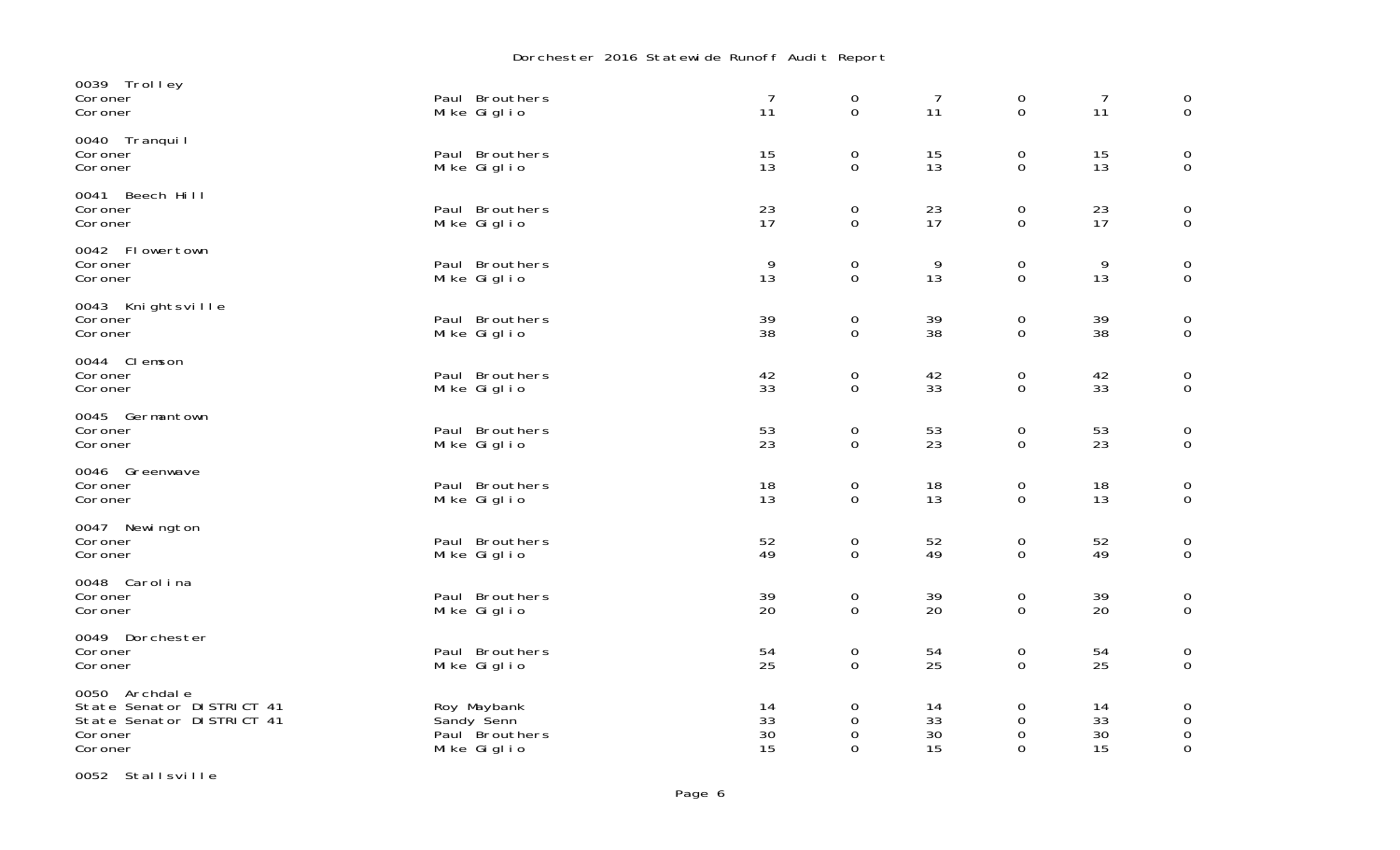|                                                                                                    | Dorchester 2016 Statewide Runoff Audit Report              |                      |                                                         |                      |                                    |                      |                                                                   |
|----------------------------------------------------------------------------------------------------|------------------------------------------------------------|----------------------|---------------------------------------------------------|----------------------|------------------------------------|----------------------|-------------------------------------------------------------------|
| Coroner<br>Coroner                                                                                 | Paul Brouthers<br>Mike Giglio                              | 26<br>39             | 0                                                       | 26<br>39             | 0<br>$\mathsf{O}$                  | 26<br>39             | 0<br>$\mathsf{O}\xspace$                                          |
| 0054 Indian Field<br>Coroner<br>Coroner                                                            | Paul Brouthers<br>Mike Giglio                              | 10<br>7              | $\boldsymbol{0}$<br>0                                   | 10<br>7              | 0<br>$\mathbf 0$                   | 10<br>7              | 0<br>$\mathbf 0$                                                  |
| 0055 Spann<br>Coroner<br>Coroner                                                                   | Paul Brouthers<br>Mike Giglio                              | 50<br>47             | $\mathbf 0$<br>$\Omega$                                 | 50<br>47             | 0<br>$\Omega$                      | 50<br>47             | $\boldsymbol{0}$<br>$\mathbf 0$                                   |
| 0056 North Summerville<br>Coroner<br>Coroner                                                       | Paul Brouthers<br>Mike Giglio                              | 13<br>8              | $\boldsymbol{0}$<br>$\mathbf 0$                         | 13<br>8              | 0<br>$\Omega$                      | 13<br>8              | $\boldsymbol{0}$<br>$\mathbf 0$                                   |
| 0057 Tupperway<br>Coroner<br>Coroner                                                               | Paul Brouthers<br>Mike Giglio                              | 19<br>20             | $\boldsymbol{0}$<br>$\mathbf 0$                         | 19<br>20             | 0<br>$\mathbf 0$                   | 19<br>20             | $\boldsymbol{0}$<br>$\mathbf 0$                                   |
| 0058 Irongate<br>Coroner<br>Coroner                                                                | Paul Brouthers<br>Mike Giglio                              | 15<br>19             | $\boldsymbol{0}$<br>$\mathbf 0$                         | 15<br>19             | 0<br>0                             | 15<br>19             | 0<br>$\mathbf 0$                                                  |
| 0060 Greenhurst<br>Coroner<br>Coroner                                                              | Paul Brouthers<br>Mike Giglio                              | 17<br>11             | 0<br>$\mathbf 0$                                        | 17<br>11             | 0<br>$\Omega$                      | 17<br>11             | 0<br>$\mathbf 0$                                                  |
| 0061 Ashborough E<br>Coroner<br>Coroner                                                            | Paul Brouthers<br>Mike Giglio                              | 12<br>$\overline{7}$ | 0<br>0                                                  | 12<br>$\overline{7}$ | 0<br>$\mathsf{O}$                  | 12<br>$\overline{7}$ | $\boldsymbol{0}$<br>$\mathsf{O}\xspace$                           |
| 0062 Ashborough W<br>State Senator DISTRICT 41<br>State Senator DI STRICT 41<br>Coroner<br>Coroner | Roy Maybank<br>Sandy Senn<br>Paul Brouthers<br>Mike Giglio | 10<br>31<br>21<br>19 | $\boldsymbol{0}$<br>$\Omega$<br>$\mathbf 0$<br>$\Omega$ | 10<br>31<br>21<br>19 | 0<br>0<br>$\mathbf 0$<br>$\Omega$  | 10<br>31<br>21<br>19 | $\mbox{O}$<br>$\boldsymbol{0}$<br>$\boldsymbol{0}$<br>$\mathbf 0$ |
| 0063 Ashley River<br>State Senator DISTRICT 41<br>State Senator DI STRICT 41<br>Coroner<br>Coroner | Roy Maybank<br>Sandy Senn<br>Paul Brouthers<br>Mike Giglio | 17<br>60<br>53<br>24 | 0<br>$\boldsymbol{0}$<br>0<br>$\Omega$                  | 17<br>60<br>53<br>24 | 0<br>$\mbox{O}$<br>0<br>$\Omega$   | 17<br>60<br>53<br>24 | 0<br>$\boldsymbol{0}$<br>$\mathsf O$<br>$\mathbf 0$               |
| 0064 Windsor<br>Coroner<br>Coroner                                                                 | Paul Brouthers<br>Mike Giglio                              | 8<br>3               | $\mathbf 0$<br>$\mathbf 0$                              | 8<br>3               | $\mathsf{O}\xspace$<br>$\mathbf 0$ | 8<br>3               | $\boldsymbol{0}$<br>$\mathbf 0$                                   |
| 0066 Bacons Bridge<br>Coroner<br>Coroner                                                           | Paul Brouthers<br>Mike Giglio                              | 26<br>17             | 0<br>$\mathbf 0$                                        | 26<br>17             | 0<br>$\Omega$                      | 26<br>17             | 0<br>$\mbox{O}$                                                   |

0067 Brandymill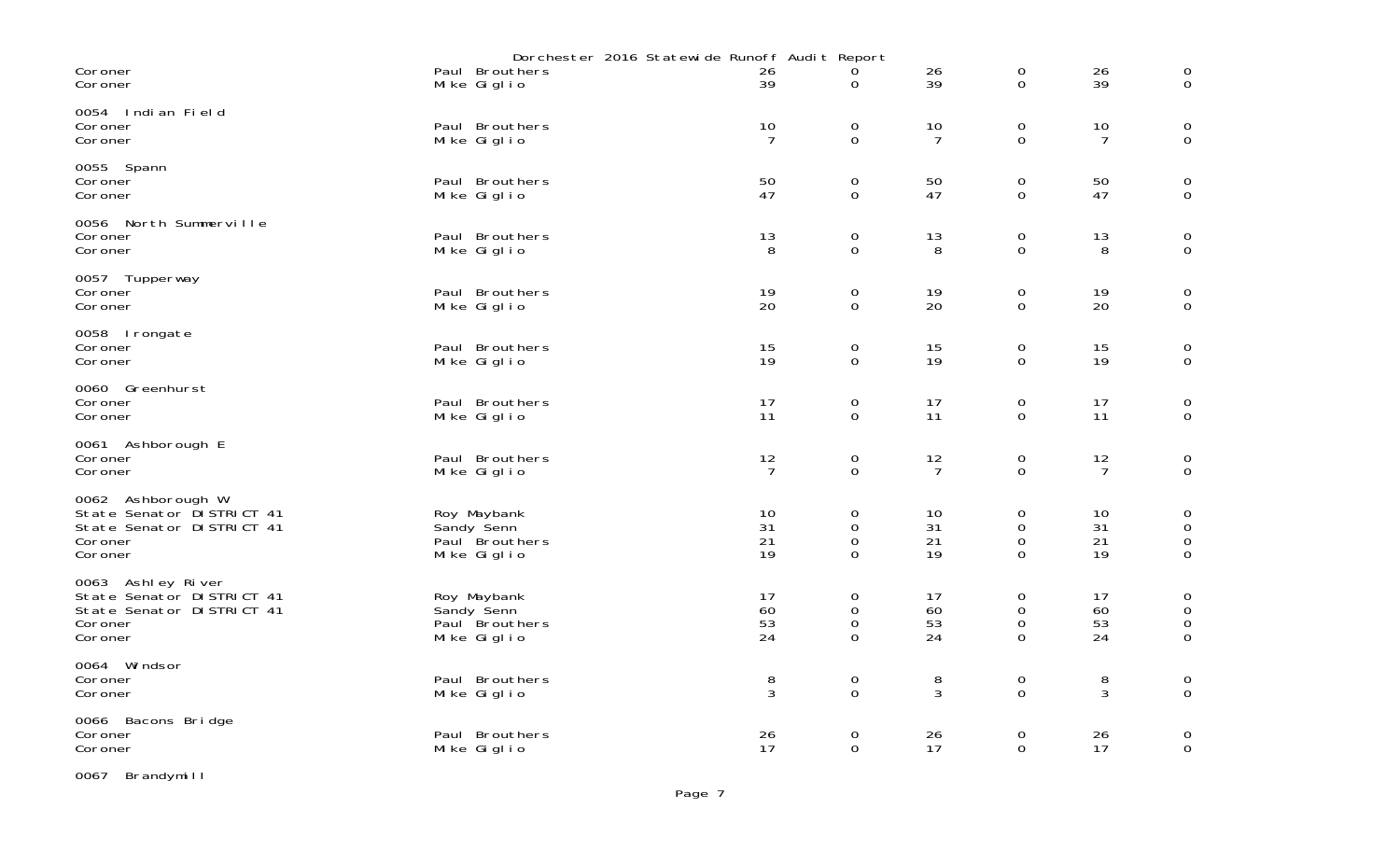|                                                                                                       |                                                            | Dorchester 2016 Statewide Runoff Audit Report |                                                        |                                           |                                                |                                         |                                                                     |  |
|-------------------------------------------------------------------------------------------------------|------------------------------------------------------------|-----------------------------------------------|--------------------------------------------------------|-------------------------------------------|------------------------------------------------|-----------------------------------------|---------------------------------------------------------------------|--|
| Coroner<br>Coroner                                                                                    | Paul Brouthers<br>Mike Giglio                              | 11<br>14                                      | 0<br>0                                                 | 11<br>14                                  | $\overline{0}$<br>0                            | 11<br>14                                | $\mathbf 0$<br>$\overline{0}$                                       |  |
| 0068 Briarwood<br>Coroner<br>Coroner                                                                  | Paul Brouthers<br>Mike Giglio                              | 15<br>13                                      | 0<br>$\mathbf 0$                                       | $\begin{array}{c} 15 \\ 13 \end{array}$   | 0<br>$\mathbf 0$                               | $\begin{array}{c} 15 \\ 13 \end{array}$ | $_{\rm 0}^{\rm 0}$                                                  |  |
| 0069 Butternut<br>Coroner<br>Coroner                                                                  | Paul Brouthers<br>Mike Giglio                              | 37<br>33                                      | 0<br>$\mathbf 0$                                       | 37<br>33                                  | 0<br>$\boldsymbol{0}$                          | 37<br>33                                | $\overline{0}$<br>$\mathsf{O}\xspace$                               |  |
| 0070 Central<br>Coroner<br>Coroner                                                                    | Paul Brouthers<br>Mike Giglio                              | 29<br>18                                      | $\mathsf{O}\xspace$<br>0                               | 29<br>18                                  | 0<br>0                                         | 29<br>18                                | $\begin{smallmatrix}0\0\0\end{smallmatrix}$                         |  |
| 0071 Coosaw<br>Coroner<br>Coroner                                                                     | Paul Brouthers<br>Mike Giglio                              | 15<br>9                                       | 0<br>$\mathbf 0$                                       | 15<br>9                                   | 0<br>$\mathbf 0$                               | 15<br>9                                 | $\rm _0^0$                                                          |  |
| 0072 Cypress<br>Coroner<br>Coroner                                                                    | Paul Brouthers<br>Mike Giglio                              | 26<br>39                                      | 0<br>0                                                 | 26<br>39                                  | 0<br>0                                         | 26<br>39                                | $_{\rm 0}^{\rm 0}$                                                  |  |
| Kings Grant<br>0073<br>State Senator DI STRICT 41<br>State Senator DI STRICT 41<br>Coroner<br>Coroner | Roy Maybank<br>Sandy Senn<br>Paul Brouthers<br>Mike Giglio | 22<br>77<br>53<br>44                          | $\mathsf{O}\xspace$<br>$\mathbf 0$<br>$\mathbf 0$<br>0 | 22<br>77<br>53<br>44                      | 0<br>$\boldsymbol{0}$<br>$\boldsymbol{0}$<br>0 | 22<br>77<br>53<br>44                    | $\boldsymbol{0}$<br>$\boldsymbol{0}$<br>$\mathsf{O}$<br>$\mathbf 0$ |  |
| 0074 Lincoln<br>Coroner<br>Coroner                                                                    | Paul Brouthers<br>Mike Giglio                              | 16<br>6                                       | 0<br>$\mathbf 0$                                       | 16<br>6                                   | 0<br>0                                         | 16<br>6                                 | $\begin{smallmatrix}0\\0\end{smallmatrix}$                          |  |
| 0075 Miles/Jamison<br>Coroner<br>Coroner                                                              | Paul Brouthers<br>Mike Giglio                              | $^{23}_{20}$                                  | 0<br>$\mathbf 0$                                       | $\frac{23}{20}$                           | $\mathbf 0$<br>$\mathbf 0$                     | $^{23}_{20}$                            | $\begin{matrix} 0 \\ 0 \end{matrix}$                                |  |
| 0076 Oakbrook<br>Coroner<br>Coroner                                                                   | Paul Brouthers<br>Mike Giglio                              | 9<br>15                                       | 0<br>0                                                 | 9<br>15                                   | 0<br>0                                         | 9<br>15                                 | $\mathbf 0$<br>$\mathbf 0$                                          |  |
| 0077 Patriot<br>Coroner<br>Coroner                                                                    | Paul Brouthers<br>Mike Giglio                              | $\overline{c}$<br>$\overline{2}$              | 0<br>$\Omega$                                          | $\overline{\mathbf{c}}$<br>$\overline{2}$ | 0<br>$\Omega$                                  | $\overline{c}$<br>$\overline{2}$        | $\boldsymbol{0}$<br>$\mathsf{O}\xspace$                             |  |
| 0078 Sawmill Branch<br>Coroner<br>Coroner                                                             | Paul Brouthers<br>Mike Giglio                              | 37<br>45                                      | $\pmb{0}$<br>$\mathbf 0$                               | 37<br>45                                  | 0<br>$\mathbf{O}$                              | 37<br>45                                | $\mathsf{O}\xspace$<br>$\mathsf{O}\xspace$                          |  |
| 0079 Coastal 2<br>Coroner<br>Coroner                                                                  | Paul Brouthers<br>Mike Giglio                              | 17<br>19                                      | $\mathbf 0$<br>$\overline{O}$                          | 17<br>19                                  | $\mathbf 0$<br>$\mathsf{O}$                    | 17<br>19                                | $\begin{smallmatrix}0\0\end{smallmatrix}$                           |  |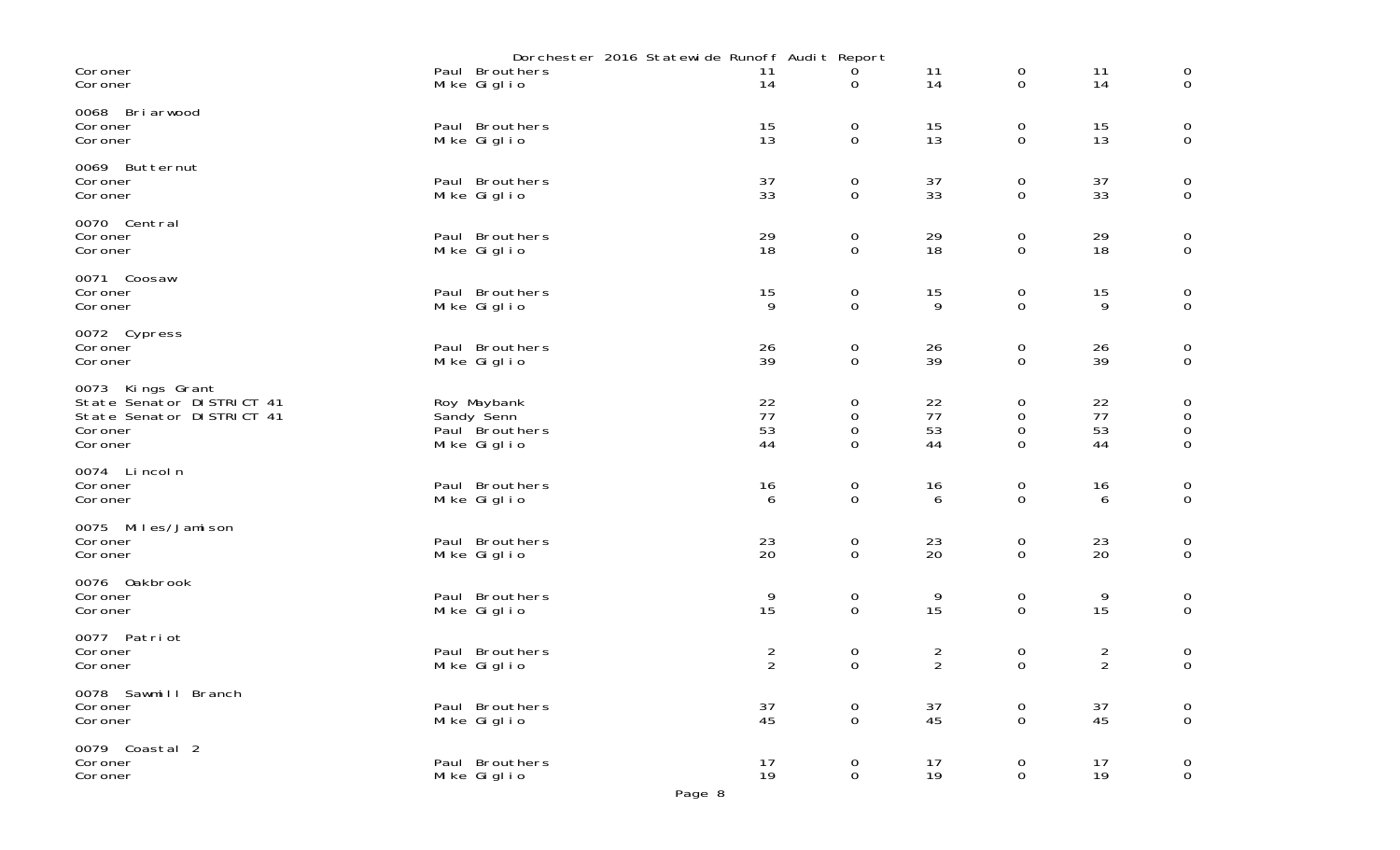## Dorchester 2016 Statewide Runoff Audit Report

| 0080 Coastal 3<br>Coroner<br>Coroner                                                                | Paul Brouthers<br>Mike Giglio                              | 1<br>$\overline{7}$  | $\mathbf 0$<br>$\Omega$                                | 1<br>$\overline{7}$  | $\mathbf 0$<br>$\Omega$                               | $\overline{7}$       | $\begin{matrix} 0 \\ 0 \end{matrix}$                                  |
|-----------------------------------------------------------------------------------------------------|------------------------------------------------------------|----------------------|--------------------------------------------------------|----------------------|-------------------------------------------------------|----------------------|-----------------------------------------------------------------------|
| 0081 Archdale 2<br>State Senator DI STRICT 41<br>State Senator DISTRICT 41<br>Coroner<br>Coroner    | Roy Maybank<br>Sandy Senn<br>Paul Brouthers<br>Mike Giglio | 10<br>54<br>42<br>18 | $\mathbf 0$<br>$\mathbf 0$<br>$\mathbf 0$<br>0         | 10<br>54<br>42<br>18 | $\mathbf 0$<br>$\mathbf 0$<br>$\mathbf 0$<br>$\Omega$ | 10<br>54<br>42<br>18 | $\mathbf 0$<br>$\boldsymbol{0}$<br>$\mathsf{O}\xspace$<br>$\mathbf 0$ |
| 0082 Ashborough E 2<br>Coroner<br>Coroner                                                           | Paul Brouthers<br>Mike Giglio                              | 39<br>41             | $\overline{0}$<br>$\mathbf 0$                          | 39<br>41             | $\mathbf 0$<br>0                                      | 39<br>41             | $\mathbf 0$<br>$\mathbf 0$                                            |
| 0083 Ashborough W 2<br>State Senator DISTRICT 41<br>State Senator DISTRICT 41<br>Coroner<br>Coroner | Roy Maybank<br>Sandy Senn<br>Paul Brouthers<br>Mike Giglio | 18<br>71<br>45<br>45 | $\mathbf 0$<br>$\mathbf 0$<br>$\mathbf{O}$<br>$\Omega$ | 18<br>71<br>45<br>45 | $\mathbf 0$<br>$\mathbf 0$<br>0<br>$\Omega$           | 18<br>71<br>45<br>45 | $\mathbf 0$<br>$\mathbf 0$<br>$\mathbf 0$<br>$\overline{0}$           |
| 0084 Beech Hill 2<br>Coroner<br>Coroner                                                             | Paul Brouthers<br>Mike Giglio                              | 24<br>30             | $\mathbf 0$<br>$\Omega$                                | 24<br>30             | $\mathbf 0$<br>$\mathbf 0$                            | 24<br>30             | $\mathbf 0$<br>$\mathsf{O}$                                           |
| 0085 Brandymill 2<br>Coroner<br>Coroner                                                             | Paul Brouthers<br>Mike Giglio                              | 21<br>19             | $\mathbf 0$<br>$\mathbf 0$                             | 21<br>19             | $\mathbf 0$<br>0                                      | 21<br>19             | $\mathbf 0$<br>$\mathbf 0$                                            |
| 0086 Briarwood 2<br>Coroner<br>Coroner                                                              | Paul Brouthers<br>Mike Giglio                              | 28<br>18             | $\mathbf 0$<br>$\mathbf 0$                             | 28<br>18             | $\mathbf 0$<br>$\mathbf 0$                            | 28<br>18             | $\mathbf 0$<br>$\mathbf 0$                                            |
| 0087 Briarwood 3<br>Coroner<br>Coroner                                                              | Paul Brouthers<br>Mike Giglio                              | 18<br>19             | $\mathbf 0$<br>$\mathbf 0$                             | 18<br>19             | $\mathbf 0$<br>$\Omega$                               | 18<br>19             | $\overline{0}$<br>$\mathbf 0$                                         |
| 0088 Central 2<br>Coroner<br>Coroner                                                                | Paul Brouthers<br>Mike Giglio                              | 16<br>35             | $\mathbf 0$<br>$\overline{0}$                          | 16<br>35             | $\mathbf 0$<br>$\mathbf 0$                            | 16<br>35             | $\begin{smallmatrix} 0\\0 \end{smallmatrix}$                          |
| 0089 Clemson 2<br>Coroner<br>Coroner                                                                | Paul Brouthers<br>Mike Giglio                              | 23<br>33             | 0<br>$\mathbf 0$                                       | 23<br>33             | $\mathbf 0$<br>0                                      | 23<br>33             | $\mathbf 0$<br>$\mathbf 0$                                            |
| 0090 Clemson 3<br>Coroner<br>Coroner                                                                | Paul Brouthers<br>Mike Giglio                              | 18<br>5              | $\mathbf 0$<br>0                                       | 18<br>5              | $\mathbf 0$<br>$\mathbf 0$                            | 18<br>5              | $\mathbf 0$<br>$\mathsf{O}$                                           |
| 0091 Coosaw 2<br>Coroner<br>Coroner                                                                 | Paul Brouthers<br>Mike Giglio                              | 10<br>5              | 0<br>0                                                 | 10<br>5              | 0<br>0                                                | 10<br>5              | $\mathbf 0$<br>$\mathbf 0$                                            |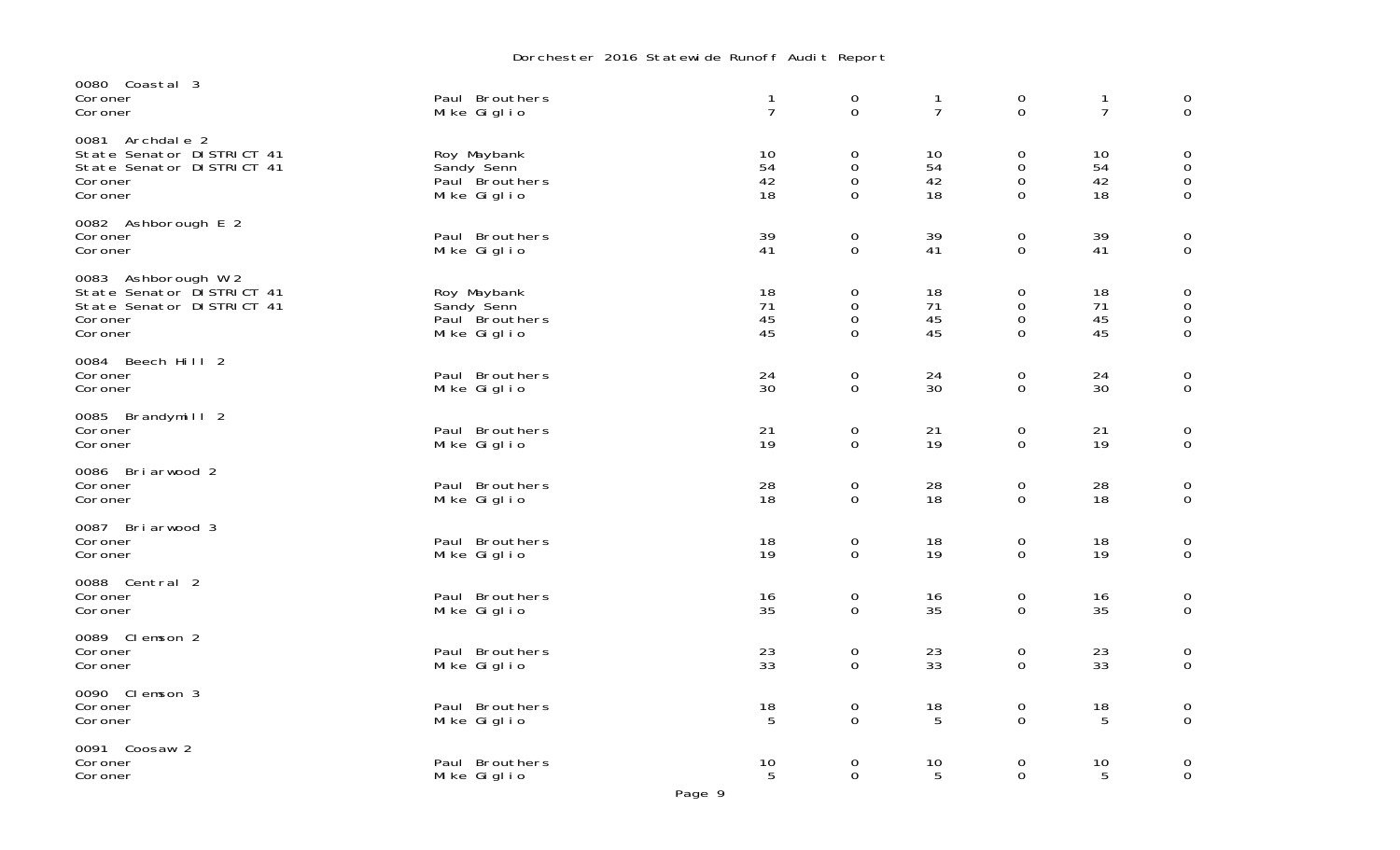## Dorchester 2016 Statewide Runoff Audit Report

| 0092 Dorchester 2<br>Coroner<br>Coroner                                                             | Paul Brouthers<br>Mike Giglio                              | 90<br>35             | $\mathbf 0$<br>$\mathbf 0$           | 90<br>35                               | $\mathbf 0$<br>$\mathbf 0$           | 90<br>35                                | $\mathbf 0$<br>$\mathbf 0$                                       |
|-----------------------------------------------------------------------------------------------------|------------------------------------------------------------|----------------------|--------------------------------------|----------------------------------------|--------------------------------------|-----------------------------------------|------------------------------------------------------------------|
| 0093 Flowertown 2<br>Coroner<br>Coroner                                                             | Paul Brouthers<br>Mike Giglio                              | 28<br>20             | $\mathbf 0$<br>0                     | 28<br>20                               | $\mathbf 0$<br>0                     | 28<br>20                                | $\mathbf 0$<br>$\mathbf 0$                                       |
| 0094 Gi vhans 2<br>Coroner<br>Coroner                                                               | Paul Brouthers<br>Mike Giglio                              | 15<br>28             | $\mathbf 0$<br>0                     | 15<br>28                               | $\mathbf 0$<br>0                     | 15<br>28                                | $\mathbf 0$<br>$\overline{0}$                                    |
| 0095 Indian Field 2<br>Coroner<br>Coroner                                                           | Paul Brouthers<br>Mike Giglio                              | 22<br>37             | $\mathbf 0$<br>$\mathbf 0$           | 22<br>37                               | $\mathbf 0$<br>$\mathbf 0$           | 22<br>37                                | $\overline{0}$<br>$\mathbf 0$                                    |
| 0096 Irongate 2<br>Coroner<br>Coroner                                                               | Paul Brouthers<br>Mike Giglio                              | 12<br>5              | $\mathbf 0$<br>$\mathsf{O}$          | $\begin{array}{c} 12 \\ 5 \end{array}$ | $\mathbf 0$<br>$\mathbf 0$           | $\begin{array}{c} 12 \\ 5 \end{array}$  | $\mathbf 0$<br>$\mathbf 0$                                       |
| 0097 Irongate 3<br>Coroner<br>Coroner                                                               | Paul Brouthers<br>Mike Giglio                              | $\overline{7}$<br>21 | $\mathbf 0$<br>$\mathbf 0$           | $\overline{7}$<br>21                   | $\mathbf 0$<br>$\mathbf 0$           | $\overline{7}$<br>21                    | $\mathbf 0$<br>$\mathbf 0$                                       |
| 0098 Kings Grant 2<br>State Senator DISTRICT 41<br>State Senator DI STRICT 41<br>Coroner<br>Coroner | Roy Maybank<br>Sandy Senn<br>Paul Brouthers<br>Mike Giglio | 21<br>98<br>57<br>58 | $\mathbf 0$<br>$\mathbf 0$<br>0<br>0 | 21<br>98<br>57<br>58                   | 0<br>$\mathbf 0$<br>$\mathbf 0$<br>0 | 21<br>98<br>57<br>58                    | $\mathbf 0$<br>$\mathsf{O}\xspace$<br>$\mathbf 0$<br>$\mathbf 0$ |
| 0099 Newington 2<br>Coroner<br>Coroner                                                              | Paul Brouthers<br>Mike Giglio                              | 24<br>28             | $\mathbf 0$<br>$\mathbf 0$           | 24<br>28                               | $\mathbf 0$<br>$\mathbf 0$           | 24<br>28                                | $\mathbf 0$<br>$\mathbf 0$                                       |
| 0100 North Summerville 2<br>Coroner<br>Coroner                                                      | Paul Brouthers<br>Mike Giglio                              | 18<br>9              | $\mathbf 0$<br>$\overline{0}$        | 18<br>9                                | $\mathbf 0$<br>$\mathbf 0$           | 18<br>9                                 | $\begin{matrix} 0 \\ 0 \end{matrix}$                             |
| 0101 Ridgeville 2<br>Coroner<br>Coroner                                                             | Paul Brouthers<br>Mike Giglio                              | $\frac{13}{22}$      | $\mathbf 0$<br>$\overline{0}$        | $\frac{13}{22}$                        | 0<br>$\mathbf 0$                     | $\begin{array}{c} 13 \\ 22 \end{array}$ | $\begin{matrix} 0 \\ 0 \end{matrix}$                             |
| 0102 Tranquil 2<br>Coroner<br>Coroner                                                               | Paul Brouthers<br>Mike Giglio                              | $\overline{2}$<br>20 | $\mathbf 0$<br>$\overline{0}$        | $\overline{2}$<br>20                   | $\mathbf 0$<br>$\Omega$              | $\overline{2}$<br>20                    | $\overline{0}$<br>$\mathbf{0}$                                   |
| 0103 Tupperway 2<br>Coroner<br>Coroner                                                              | Paul Brouthers<br>Mike Giglio                              | 16<br>10             | $\mathbf 0$<br>$\overline{0}$        | 16<br>10                               | 0<br>$\overline{0}$                  | 16<br>10                                | $\overline{0}$<br>$\mathbf 0$                                    |

0104 Tranquil 3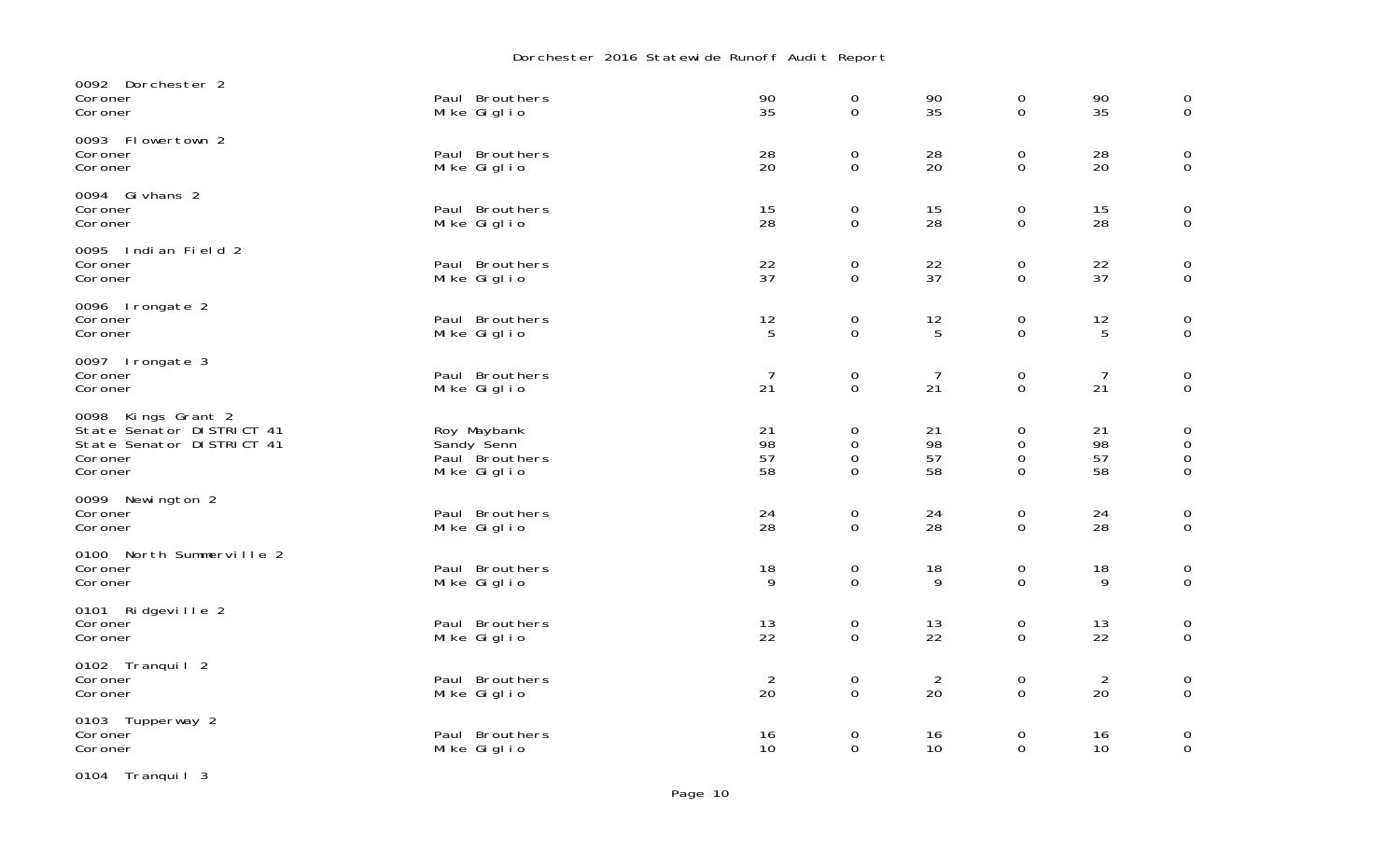|                                                                                                | Dorchester 2016 Statewide Runoff Audit Report              |                                                       |                                                       |                                                       |                                    |                     |                                                                                                                                                          |
|------------------------------------------------------------------------------------------------|------------------------------------------------------------|-------------------------------------------------------|-------------------------------------------------------|-------------------------------------------------------|------------------------------------|---------------------|----------------------------------------------------------------------------------------------------------------------------------------------------------|
| Coroner<br>Coroner                                                                             | Paul Brouthers<br>Mike Giglio                              | 11<br>6                                               | 0<br>0                                                | 11<br>6                                               | 0<br>$\overline{O}$                | 11<br>6             | $\mathbf 0$<br>$\mathbf 0$                                                                                                                               |
| 0105 Bacons Bridge 2<br>Coroner<br>Coroner                                                     | Paul Brouthers<br>Mike Giglio                              | 12<br>10                                              | 0<br>$\mathbf{O}$                                     | 12<br>10                                              | 0<br>$\overline{0}$                | 12<br>10            | $\overline{0}$<br>$\mathbf 0$                                                                                                                            |
| 0106 Coosaw 3<br>Coroner<br>Coroner                                                            | Paul Brouthers<br>Mike Giglio                              | 19<br>4                                               | 0<br>$\mathbf 0$                                      | 19<br>4                                               | 0<br>$\mathbf 0$                   | 19<br>4             | $\mathbf 0$<br>$\mathbf 0$                                                                                                                               |
| 0107 Cypress 2<br>Coroner<br>Coroner                                                           | Paul Brouthers<br>Mike Giglio                              | 16<br>22                                              | 0<br>$\mathbf 0$                                      | 16<br>22                                              | 0<br>$\mathbf 0$                   | 16<br>22            | $\mathbf 0$<br>$\mathbf 0$                                                                                                                               |
| 0108 Flowertown 3<br>Coroner<br>Coroner                                                        | Paul Brouthers<br>Mike Giglio                              | 18<br>14                                              | 0<br>$\Omega$                                         | 18<br>14                                              | 0<br>$\mathbf 0$                   | 18<br>14            | 0<br>$\Omega$                                                                                                                                            |
| 0109 Oakbrook 2<br>Coroner<br>Coroner                                                          | Paul Brouthers<br>Mike Giglio                              | $\mathbf{1}$                                          | 0<br>$\overline{O}$                                   | $\mathbf{1}$                                          | 0<br>$\overline{O}$                | $\mathbf{1}$        | $\mathbf 0$<br>$\mathbf 0$                                                                                                                               |
| 0110 Windsor 2<br>Coroner<br>Coroner                                                           | Paul Brouthers<br>Mike Giglio                              | 4<br>$\overline{2}$                                   | 0<br>$\Omega$                                         | 4<br>2                                                | 0<br>$\mathbf 0$                   | 4<br>$\overline{2}$ | $\mathbf 0$<br>$\mathbf 0$                                                                                                                               |
| 0750 Absentee<br>State Senator DISTRICT 41                                                     | Roy Maybank                                                | 6                                                     | 6                                                     | 0                                                     |                                    |                     | 0 * All votes cast for this candidate<br>* in this precient are optical.<br>* No Audit Data for optical.                                                 |
| State Senator DISTRICT 41                                                                      | Sandy Senn                                                 | 23                                                    | 23                                                    | 0                                                     |                                    |                     | 0 * All votes cast for this candidate<br>* in this precient are optical.<br>* No Audit Data for optical.                                                 |
| Coroner<br>Coroner                                                                             | Paul Brouthers<br>Mike Giglio                              | 216<br>159                                            | 185<br>139                                            | 31<br>20                                              | $\boldsymbol{0}$<br>$\overline{O}$ | 31<br>20            | 0<br>$\mathbf 0$                                                                                                                                         |
| 0800 Emergency<br>State Senator DISTRICT 41<br>State Senator DISTRICT 41<br>Coroner<br>Coroner | Roy Maybank<br>Sandy Senn<br>Paul Brouthers<br>Mike Giglio | $\mathbf 0$<br>$\mathbf 0$<br>$\mathbf 0$<br>$\Omega$ | $\mathbf 0$<br>$\mathbf 0$<br>$\mathbf 0$<br>$\Omega$ | $\overline{0}$<br>$\Omega$<br>$\mathbf 0$<br>$\Omega$ |                                    |                     | 0 * No Audit Data expected or found<br>0 * No Audit Data expected or found<br>0 * No Audit Data expected or found<br>0 * No Audit Data expected or found |
| 0850 Failsafe<br>State Senator DISTRICT 41<br>State Senator DISTRICT 41<br>Coroner<br>Coroner  | Roy Maybank<br>Sandy Senn<br>Paul Brouthers<br>Mike Giglio | 0<br>$\mathbf 0$<br>$\Omega$                          | 0<br>$\mathbf 0$<br>$\mathbf 0$<br>$\Omega$           | 0<br>$\Omega$<br>$\Omega$                             | 0<br>0                             | $\mathbf{1}$        | 0 * No Audit Data expected or found<br>0 * No Audit Data expected or found<br>* No Audit Data expected or found<br>0                                     |

0900 Provisional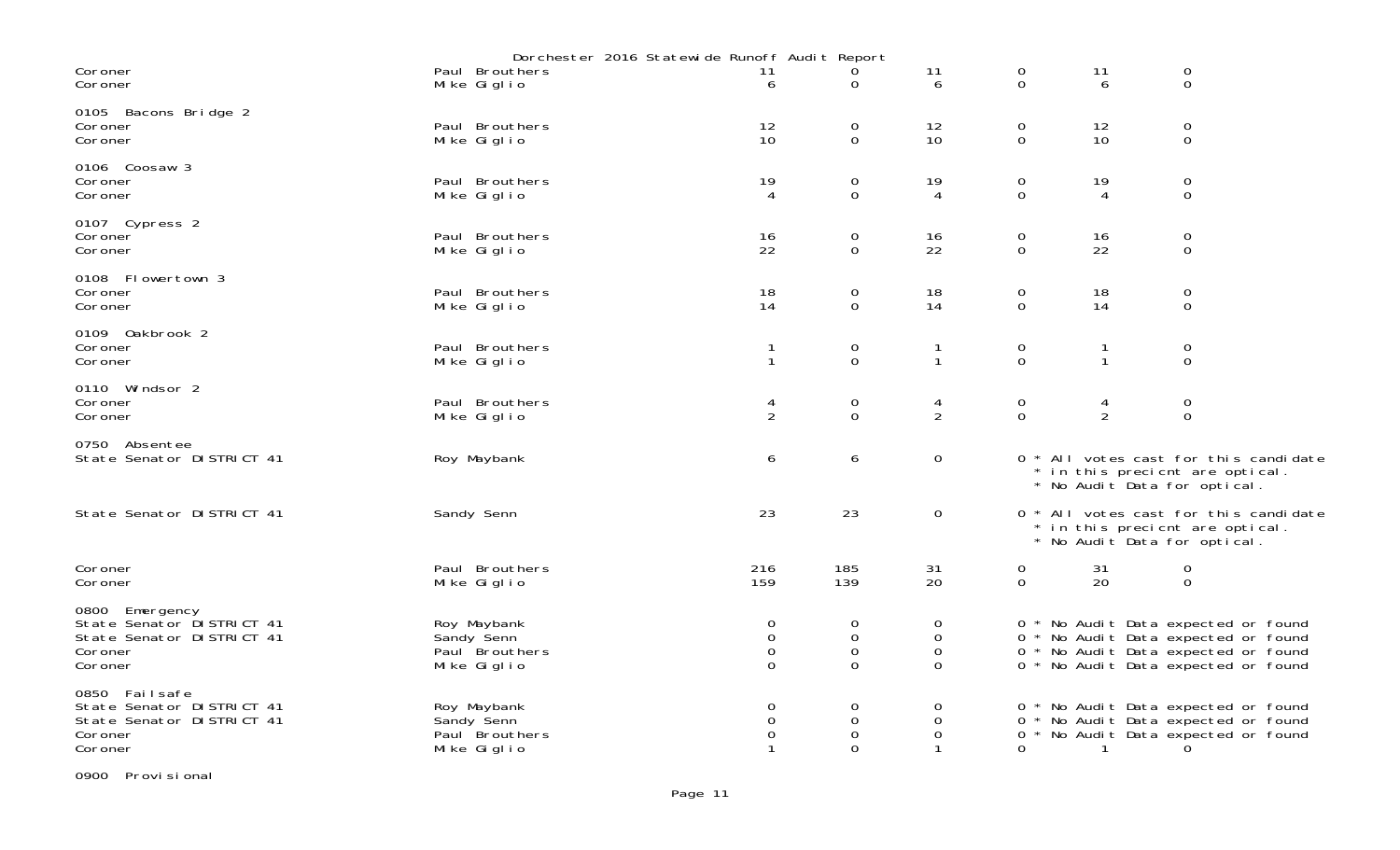|                                                                                      | Dorchester 2016 Statewide Runoff Audit Report |                |                     |              |                                                                                                          |
|--------------------------------------------------------------------------------------|-----------------------------------------------|----------------|---------------------|--------------|----------------------------------------------------------------------------------------------------------|
| State Senator DISTRICT 41                                                            | Roy Maybank                                   |                |                     | $\Omega$     | 0 * All votes cast for this candidate<br>* in this precient are optical.<br>* No Audit Data for optical. |
| State Senator DISTRICT 41                                                            | Sandy Senn                                    | $\overline{2}$ | $\overline{2}$      | $\mathbf{O}$ | 0 * All votes cast for this candidate<br>* in this precient are optical.<br>* No Audit Data for optical. |
| Coroner                                                                              | Paul Brouthers                                | 10             | 10                  | $\mathbf{O}$ | 0 * All votes cast for this candidate<br>* in this precient are optical.<br>* No Audit Data for optical. |
| Coroner                                                                              | Mike Giglio                                   |                |                     | $\mathbf{O}$ | 0 * All votes cast for this candidate<br>* in this precient are optical.<br>* No Audit Data for optical. |
| 0950 Failsafe/Provisional<br>Coroner<br>Coroner<br>There was no unmatched audit data | Paul Brouthers<br>Mike Giglio                 |                | 0<br>$\overline{0}$ |              | 0 * No Audit Data expected or found<br>0 * No Audit Data expected or found                               |

How to read this report.

This is the vote level report. It compares the number of votes cast for each candidate in the tabulation report with the number of ballots cast in the audit data for each candidates in each precinct.

The tabulated values as read from the EL30A report are reported in four categories; Total, Optical (Opt), iVotronic (iVo) and Flash. None of these values on each line are calculated but parsed from the actual report. In the EL30A report all Write-in votes are added together and reported as one candidate name - Write-in. The EL30A does not report individual Write-in candidates.

The Opt totals are the total number of votes cast on paper ballots that were scanned into the optical scanner and transferred to the tabulation computer via memory stick or ZipDisk (depending on the type of device, M100 or M650 used to scan the ballots.) Optical totals should exist only in some but not all of the Virtual Precincts at the bottom of the table.

The iVo totals are the results gathered from the PEBs (Personal Electronic Ballot) which are used to open and close an iVotronic voting machine and, after the polls have closed, gather the ballots cast for transmission to the tabulation system.

The Flash totals are the totals that are read from the flash cards in the rare event that the ballotscannot be copied from the machine to the PEB or from the PEB to the tabulating machine.

The values on the Audit side come from the iVotronic audit data that is read from the flash cards as part of the audit process. That process combines the individual machine data into a master audit file, the EL155 Vote image log.

The EL155 contains a record of all the votes cast on a ballot. The vote images indicate the machine 0counting the number of times a candidate name for a contest appears in a precint we get the number of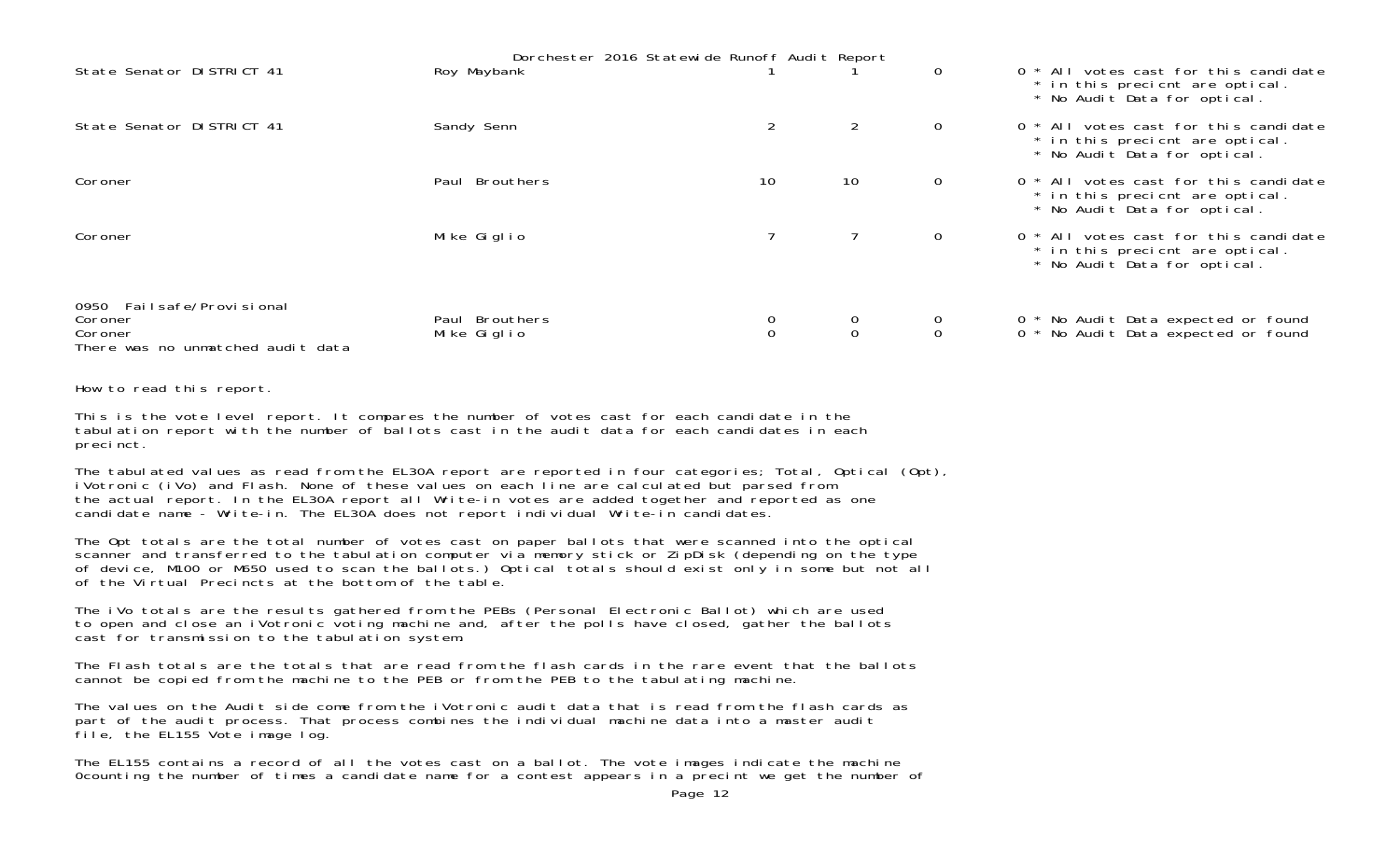Dorchester 2016 Statewide Runoff Audit Report votes cast in that precinct for that candidates. That number should always match the number of votes cast for that candidate in that contest in the iVo column on the EL30A side of the report.

Optical ballots do not have electonically readable audit files. So if the audit data iVotronic total votes does not match the EL30A iVo value one of two things will occur. The first is if the iVotronic tabulated is zero and the Total tabulated votes match the tabulated Optical votes the following comment is made in the Audit side of the report; All votes cast for this candidate in this precicnt are optical No Audit Data for optical, or secondly, if the iVotronic total is not zero, a notation indicating which data Audit data In the event a candidate or the combined Write-in candidates did not receive any votes in a precinct the EL30A will report a zero vote count. If there are no votes for this candidate in a precinct in the audit data, the following comment will be placed into the audit report by the auditing software; No Audit Data expected or found.

Finaly the audit software will search the audit data for any votes that were not found on the EL30A report. If it finds some, it will report those vote totals by contest, candidate name and precinct. if it does not find any unmatched audit data it will report; There was no unmatched audit data

----------------------------------------------------------------------------------------------------------------------------------------------------

Dorchester EL30A45A Comparison Report Election: 2016 Statewide RunoffAudit Date: 11:39:46, Thu Jun 30, 2016

| Office                                                 | Candi date                       | Party | Tot          | Opt        | i Vo         | FI ash | Tot          | Opt        | i Vo         | FI ash | Del ta |        |
|--------------------------------------------------------|----------------------------------|-------|--------------|------------|--------------|--------|--------------|------------|--------------|--------|--------|--------|
| Coroner<br>Coroner                                     | Brouthers<br>Paul<br>Mike Giglio |       | 2185<br>1783 | 195<br>146 | 1990<br>1637 |        | 2185<br>1783 | 195<br>146 | 1990<br>1637 |        | 0      | 0<br>0 |
| State Senator DISTRICT 41<br>State Senator DISTRICT 41 | Roy Maybank<br>Sandy Senn        |       | 131<br>465   | つら         | 124<br>440   |        | 131<br>465   | 25         | 124<br>440   |        |        | 0<br>0 |

How to read this report.

This is EL30A EL45A Crosscheck Report. It sums each candidates vote totals in each precinct in the EL30A Precinct Detail Report and compares it to the EL45A Election Summary Report that contains the tabulated total for each candidate in the county.

The values read from the EL30A report are reported in four categories; Total, Optical (Opt),<br>iVotronic (iVo) and Flash. None of these values on each line are calculated but parsed from the actual report. The total lines are the calculated sums of the individual precince line values.

The Opt totals are the total number of votes cast on paper ballots that were scanned into the optical scanner and transferred to the tabulation computer via memory stick or ZipDisk (depending on the type of device, M100 or M650 used to scan the ballots.) Optical totals should exist only in some but not all of the Virtual Precincts at the bottom of the table.

The iVo totals are the results gathered from the PEBs (Personal Electronic Ballot) which are used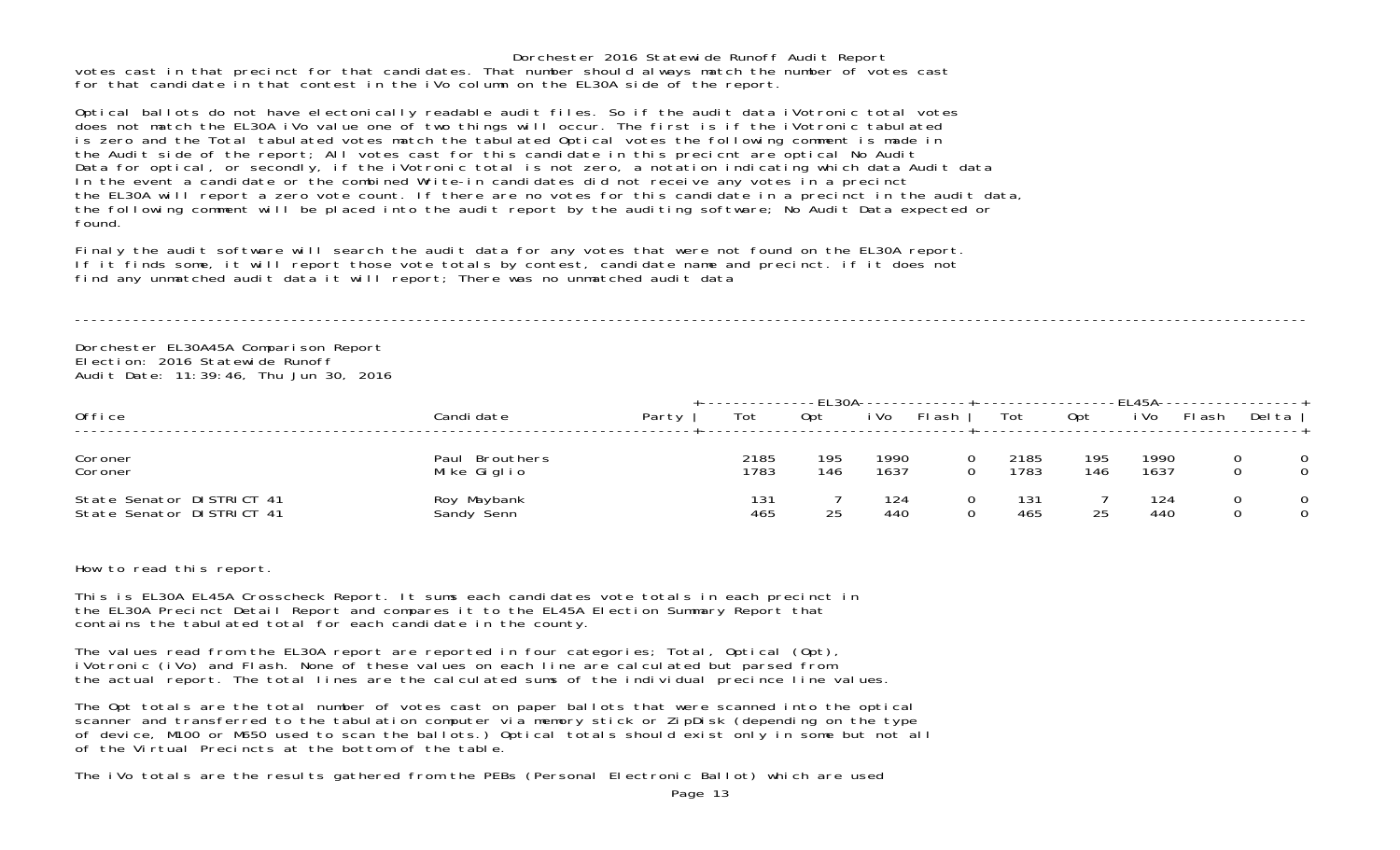Dorchester 2016 Statewide Runoff Audit Report to open and close an iVotronic voting machine and, after the polls have closed, gather the ballots cast for transmission to the tabulation system.

The Flash totals are the totals that are read from the flash cards in the rare event that the ballots cannot be copied from the machine to the PEB or from the PEB to the tabulating machine.

The values read from the EL45A report are reported in same four categories; Total, Optical (Opt), iVotronic (iVo) and Flash as the EL30A. Like the EL30A they are parsed from the actual EL45A report The summary candidate totals are compared against the calculated sums for each candidate from, the EL30A report. Each of the values in each line on the EL30A side must match the same value on the EL45A side and the Delta value must be zero.

Dorchester PEB Use Report Election: 2016 Statewide RunoffAudit Date: 11:37:25, Thu Jun 30, 2016

| Precinct                                                                                                                                                                                                                                                                                                                                            | PEBs Used                                                                                                                                                                                                                                              |        | Comments  |
|-----------------------------------------------------------------------------------------------------------------------------------------------------------------------------------------------------------------------------------------------------------------------------------------------------------------------------------------------------|--------------------------------------------------------------------------------------------------------------------------------------------------------------------------------------------------------------------------------------------------------|--------|-----------|
| Rosinville<br>St. George No. 2<br>St. George No. 1<br>Grover<br>Reevesville<br>Harleyville<br>Four Hole<br>Rosses<br>Ridgeville<br>Gi vhans<br>Delemars<br>Saul Dam<br>Coastal<br>Trol I ey<br>Tranqui I<br>Beech Hill<br>FI owertown<br>Knightsville<br>CI emson<br>Germantown<br>Greenwave<br>Newi ngton<br>Carol i na<br>Dorchester<br>Archdal e | 144056<br>142397<br>123040<br>144894<br>150846<br>113509<br>118435<br>153778<br>149398<br>118478<br>137154<br>124924<br>145154<br>111195<br>138562<br>124924<br>112823<br>150651<br>117407<br>150671<br>112823<br>156656<br>146598<br>150671<br>147966 |        |           |
| Stallsville                                                                                                                                                                                                                                                                                                                                         | 154759                                                                                                                                                                                                                                                 |        |           |
| Indian Field<br>Spann                                                                                                                                                                                                                                                                                                                               | 155108<br>145811                                                                                                                                                                                                                                       |        |           |
| North Summerville                                                                                                                                                                                                                                                                                                                                   | 115629                                                                                                                                                                                                                                                 |        |           |
| Tupperway<br>Irongate                                                                                                                                                                                                                                                                                                                               | 112823<br>118815                                                                                                                                                                                                                                       | 134571 | WARNI NG: |

----------------------------------------------------------------------------------------------------------------------------------------------------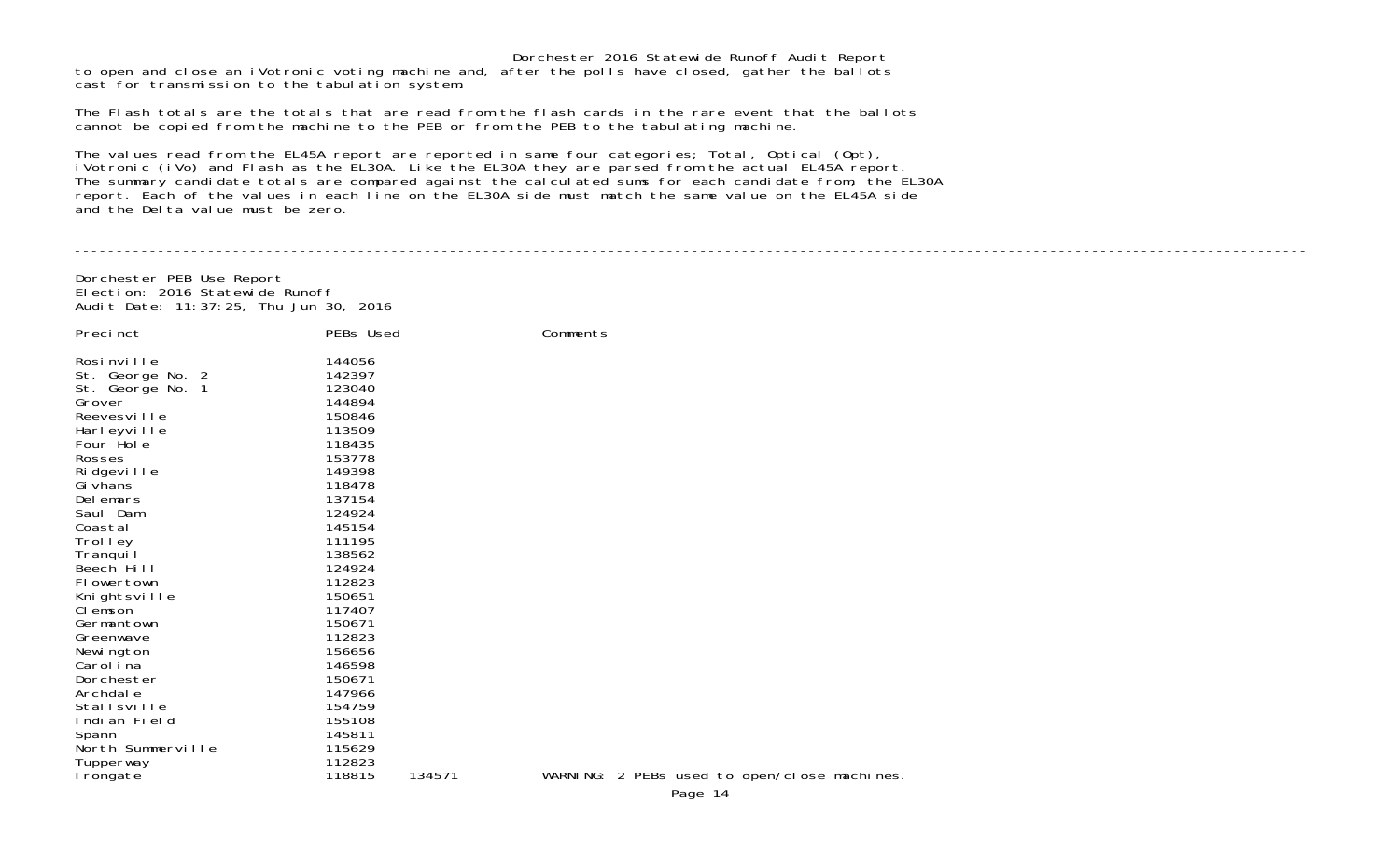|                       |        |        |  |  | DOI CHESTEL ZOTO STATEWINE KUHOLI AUGHT KEPOLI |                                             |
|-----------------------|--------|--------|--|--|------------------------------------------------|---------------------------------------------|
| Greenhurst            | 145811 |        |  |  |                                                |                                             |
| Ashborough E          | 124080 |        |  |  |                                                |                                             |
| Ashborough W          | 119534 |        |  |  |                                                |                                             |
| Ashley River          | 136853 |        |  |  |                                                |                                             |
|                       |        |        |  |  |                                                |                                             |
| Wi ndsor              | 149918 |        |  |  |                                                |                                             |
| Bacons Bridge         | 124924 |        |  |  |                                                |                                             |
| Brandymill            | 134895 |        |  |  |                                                |                                             |
| Bri arwood            | 111195 |        |  |  |                                                |                                             |
| Butternut             | 106148 |        |  |  |                                                |                                             |
| Central               | 145289 |        |  |  |                                                |                                             |
|                       |        |        |  |  |                                                |                                             |
| Coosaw                | 116782 |        |  |  |                                                |                                             |
| Cypress               | 150651 |        |  |  |                                                |                                             |
| Kings Grant           | 112749 |        |  |  |                                                |                                             |
| Li ncol n             | 149918 |        |  |  |                                                |                                             |
| Miles/Jamison         | 145154 |        |  |  |                                                |                                             |
| <b>Oakbrook</b>       | 151101 |        |  |  |                                                |                                             |
| Patri ot              | 147966 |        |  |  |                                                |                                             |
|                       |        |        |  |  |                                                |                                             |
| Sawmill Branch        | 143971 |        |  |  |                                                |                                             |
| Coastal 2             | 145154 |        |  |  |                                                |                                             |
| Coastal 3             | 145154 |        |  |  |                                                |                                             |
| Archdale 2            | 147966 |        |  |  |                                                |                                             |
| Ashborough E 2        | 124080 |        |  |  |                                                |                                             |
| Ashborough W 2        | 119534 |        |  |  |                                                |                                             |
| Beech Hi I 2          | 124924 |        |  |  |                                                |                                             |
|                       |        |        |  |  |                                                |                                             |
| Brandymill 2          | 134895 |        |  |  |                                                |                                             |
| Briarwood 2           | 111195 |        |  |  |                                                |                                             |
| Briarwood 3           | 111195 |        |  |  |                                                |                                             |
| Central 2             | 145289 |        |  |  |                                                |                                             |
| Clemson 2             | 117407 |        |  |  |                                                |                                             |
| CI emson 3            | 117407 |        |  |  |                                                |                                             |
|                       |        |        |  |  |                                                |                                             |
| Coosaw <sub>2</sub>   | 116782 |        |  |  |                                                |                                             |
| Dorchester 2          | 150671 |        |  |  |                                                |                                             |
| Flowertown 2          | 112823 |        |  |  |                                                |                                             |
| Gi vhans 2            | 118478 |        |  |  |                                                |                                             |
| Indian Field 2        | 155108 |        |  |  |                                                |                                             |
| I rongate 2           | 118815 | 134571 |  |  |                                                | WARNING: 2 PEBs used to open/close machines |
| I rongate 3           | 118815 | 134571 |  |  |                                                | WARNING: 2 PEBs used to open/close machines |
|                       | 112749 |        |  |  |                                                |                                             |
| Kings Grant 2         |        |        |  |  |                                                |                                             |
| Newington 2           | 156656 |        |  |  |                                                |                                             |
| North Summerville 2   | 115629 |        |  |  |                                                |                                             |
| Ridgeville 2          | 149398 |        |  |  |                                                |                                             |
| Tranquil <sub>2</sub> | 138562 |        |  |  |                                                |                                             |
| Tupperway 2           | 112823 |        |  |  |                                                |                                             |
| Tranquil <sup>3</sup> | 138562 |        |  |  |                                                |                                             |
| Bacons Bridge 2       | 124924 |        |  |  |                                                |                                             |
|                       |        |        |  |  |                                                |                                             |
| Coosaw 3              | 116782 |        |  |  |                                                |                                             |
| Cypress 2             | 150651 |        |  |  |                                                |                                             |
| Flowertown 3          | 112823 |        |  |  |                                                |                                             |
| Oakbrook 2            | 151101 |        |  |  |                                                |                                             |
| Windsor 2             | 149918 |        |  |  |                                                |                                             |
| Absentee              | 139512 |        |  |  |                                                |                                             |
| Fai I safe            | 139512 |        |  |  |                                                |                                             |
|                       |        |        |  |  |                                                |                                             |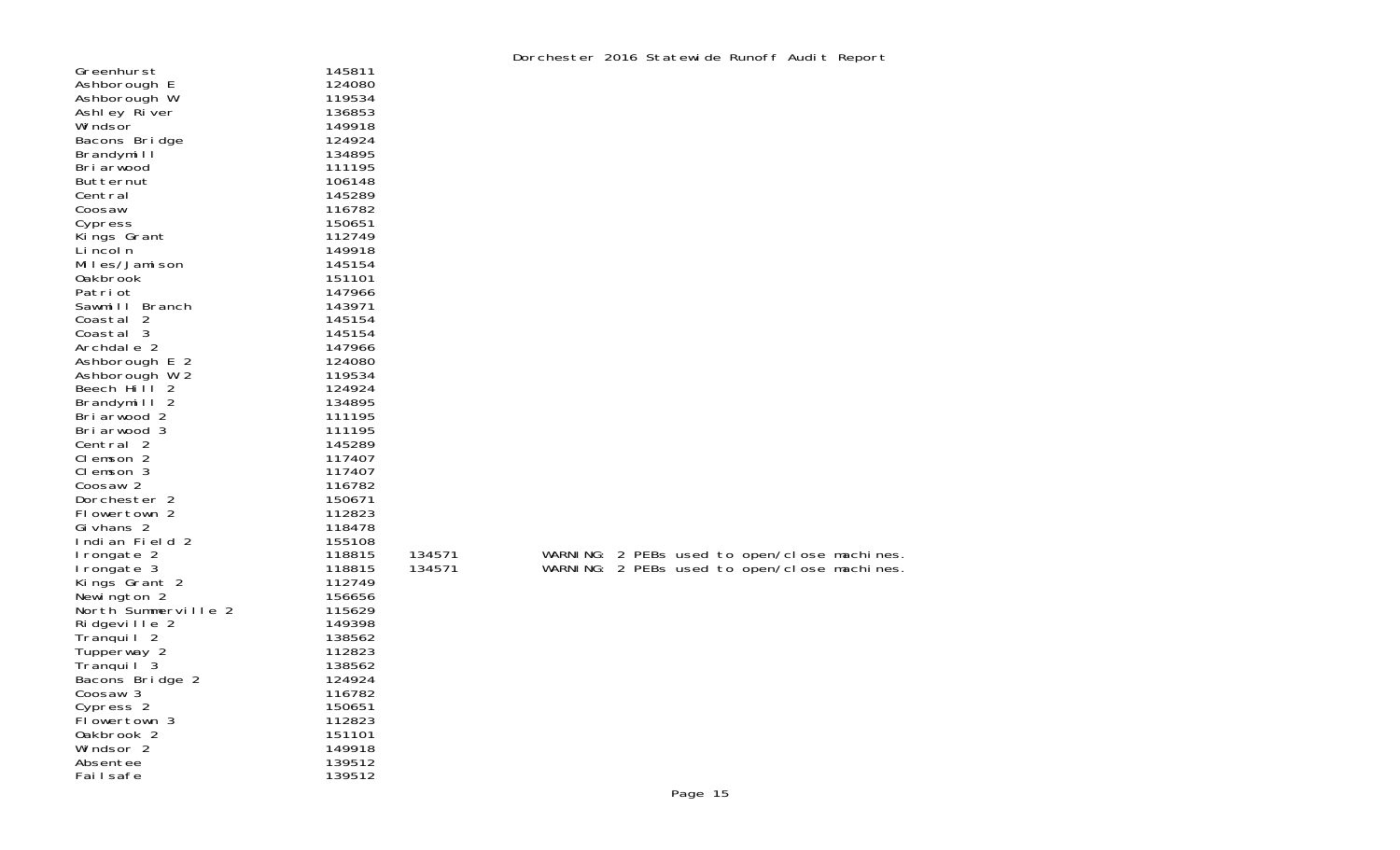83 precincts processed

The following precinct(s) have no ballots cast in them: Emergency, Failsafe/Provisional Note: if there are no ballots cast in a precinct the machines in that precinct cannot be identified so these precinct(s) will not appear in this report.

How to read this report.

This is the PEB Used report. It lists the precints found in the Audit data and lists all the PEBs that were used by the poll workers to open and close the iVotronic machines in that. precinct.

If more than one PEB is used to open and close all the iVotronic machines in a precinct, then the County Election Commission must read ALL the PEBs used in that precinct to assure that they have collected all the ballots from that precinct. A county whose report shows a precinct that has machines open or closed by more than one PEB should double check the Ballot Audit Report against the iVotronic paper tapes and the Poll Book to make sure that all the ballots have been collected and tabulated.

----------------------------------------------------------------------------------------------------------------------------------------------------Dorchester PEB Exceptions Report Election: 2016 Statewide RunoffElection date: 06/28/2016 Audit Date: 11:37:25, Thu Jun 30, 2016 iVo # Op PEB Open Time Cl PEB Close Time Exception Type Precinct - Ballots Cast 5121257 118815 06/28/2016 06:35:08 134571 06/28/2016 20:14:37 >>>O/C PEBs<<< Irongate - 7 Irongate 2 - 3 Irongate 3 - 7<br>Stallsville - 25 5126054 154759 06/28/2016 07:00:37 154759 06/28/2016 19:06:14 Open Time Stallsville - 25 5131791 137154 06/28/2016 07:57:22 137154 06/28/2016 19:03:17 Open Time Delemars - 4 5133221 115629 06/28/2016 07:09:22 115629 06/28/2016 19:01:17 Open Time >>>No Ballots<<< 5133704 139512 06/20/2016 08:35:49 Failsafe - 1Absentee - 51 5133704 139512 06/20/2016 08:35:49 139512 06/28/2016 19:07:29 Open Time Failsafe - 1>>>No Ballots<<< 5136576 139512 06/20/2016 08:39:09 139512 06/28/2016 19:01:55 >>Open Date<< >>>No Ballots<<< 5136576 139512 06/20/2016 08:39:09 139512 06/28/2016 19:01:55 Open Time >>>No Ballots<<< 5138014 154759 06/28/2016 07:00:06 154759 06/28/2016 19:05:37 Open Time Stallsville - 27 5138297 111195 06/28/2016 06:52:28

The following machines(s) have audit records but no ballots were cast on them: 5103083, 5119008, 5119850, 5129262, 5129727, 5131322, 5132666, 5133221, 5134821, 5136576, 5138297 Because they do not have ballots cast, they cannot be matched to a precinct.